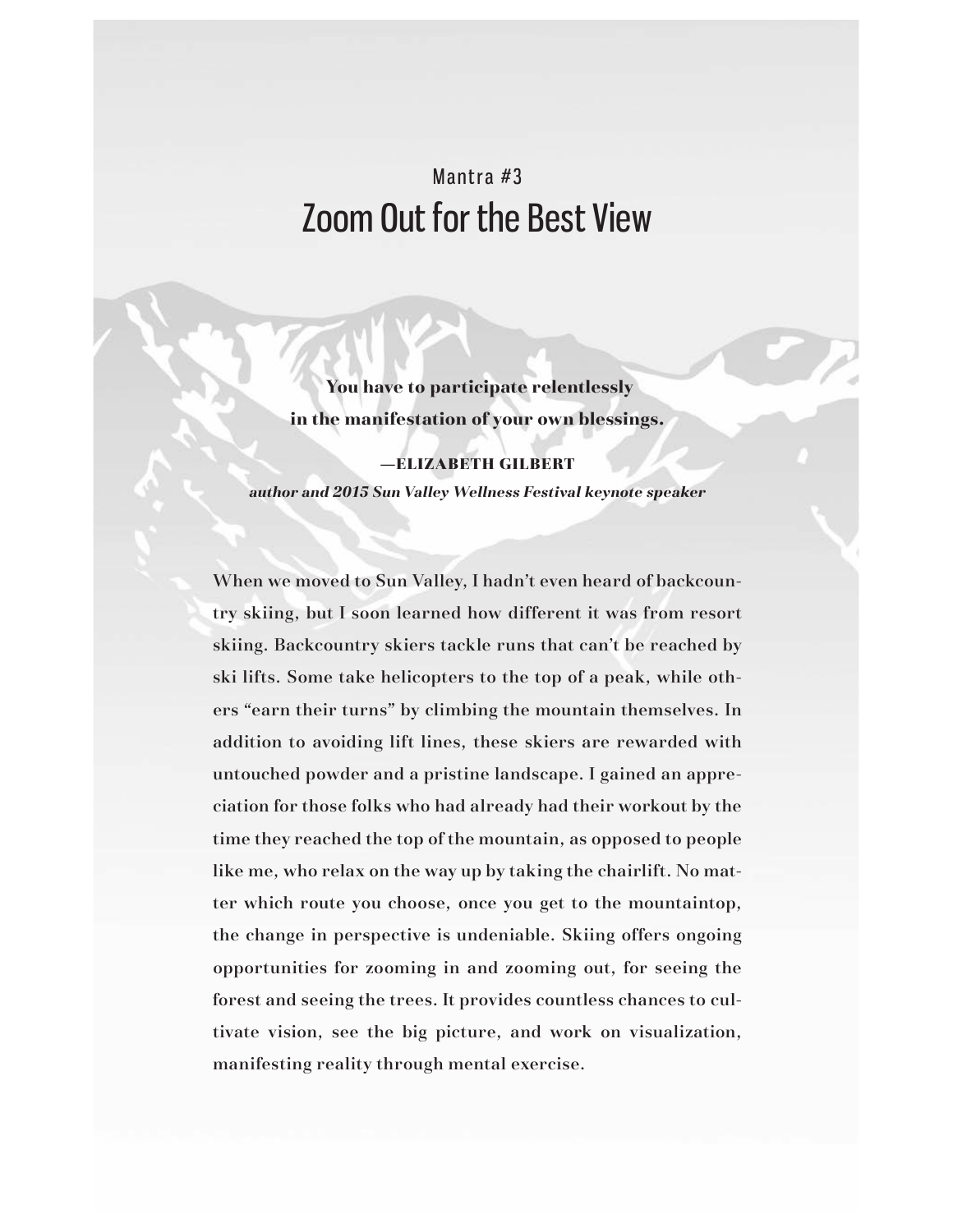#### I Am a Great Monkey

While I enjoyed nearly every moment of my time with the DIVAS grandmas, by Year 2 of the program, in the 2012-13 winter season, I was ready to move up. I fit in with a much more aggressive group and first experienced the challenge and excitement of running gates, skiing as fast as you can around flags in a predefined S-line, as they do in the giant slalom in the Olympics. While learning to run gates with the DIVAS, I also first experienced the power of visualization in sports.

"We are going to first just slowly slip through the course so you know where you are going," said Nicky, the amazing redcoated ski instructor. "Then, we go back up, muster up your courage and go again. Only faster." Nicky gave us one of her famous smiles that said, "*Come on*, I know you can do it!"

We took turns going down through the course, which was getting icy, making it hard to stay in control. Not what I would call *hero snow* conditions. We were doing terribly, and Tanya, one of my group members, bashed into a set of gates. She limply waved goodbye at the bottom of the course, yelling up before she left, "I think I need to go get this X-rayed. See you next week, I hope".

Gloom and doom fell over the group. Nicky picked up on it right away, perhaps because no one volunteered to ski next.

"Okay. New approach!" she yelled with encouragement. "Have you ever heard about visualization practices that Olympians use?"

A few, but not all, of our helmeted heads nodded.

"You simply visualize your successful run through the course, completing it all in your head before you actually do it physically."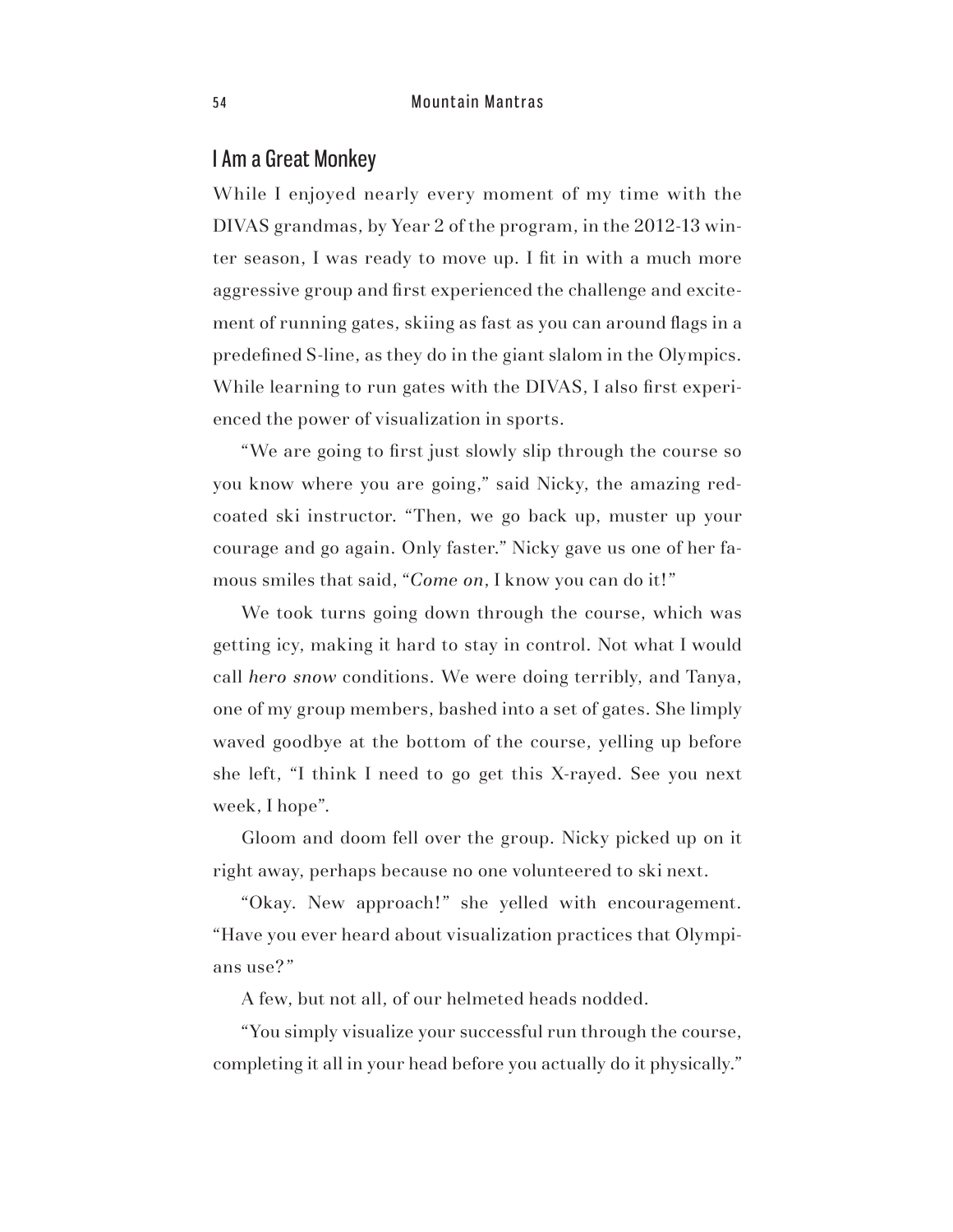We all looked at her quizzically, not sure how this was going to prevent trips to the hospital for our own sets of X-rays.

Nicky knew she had to keep it simple for us. "Okay. Never mind the entire process of visualization. Have you all heard of Muhammad Ali, the famous boxer?"

All of our helmets went up and down in unison.

"He would say to himself, over and over before he entered the ring, 'I am the greatest.' I want you all to do that now and then try the course again." Nicky smiled at us with encouragement. We followed her down the course again, this time much faster. My gut was twisting with fear, so I tried to keep those words of encouragement from the famous boxer in my heart and my mind.

*I am the greatest. I am the greatest. I am the greatest.*

Over the next hour, we did short loops through the course to get as much practice as possible. Going through the gates again and again, while still frightening, was becoming almost tedious. To change it up, every once in a while, I would replace the Muhammad Ali chant with "monkey visualize, monkey do!" It was a spin on the "monkey see, monkey do" phrase that had always made me smile. These tactics, with Nicky's encouragement, helped me get past my fear and start having some fun.

Even now, whenever I see gates, a chorus starts in my head: *I am the greatest. Monkey visualize, monkey do. I am the greatest.* 

Later that week, while on a dinner date with Jeff, I asked him if he had any experience with visualization at work.

"You mean before a big presentation for a client?" he asked.

"Yes. For example, do you and your colleagues first visualize that the meeting will go well to give yourselves a boost in that positive direction?"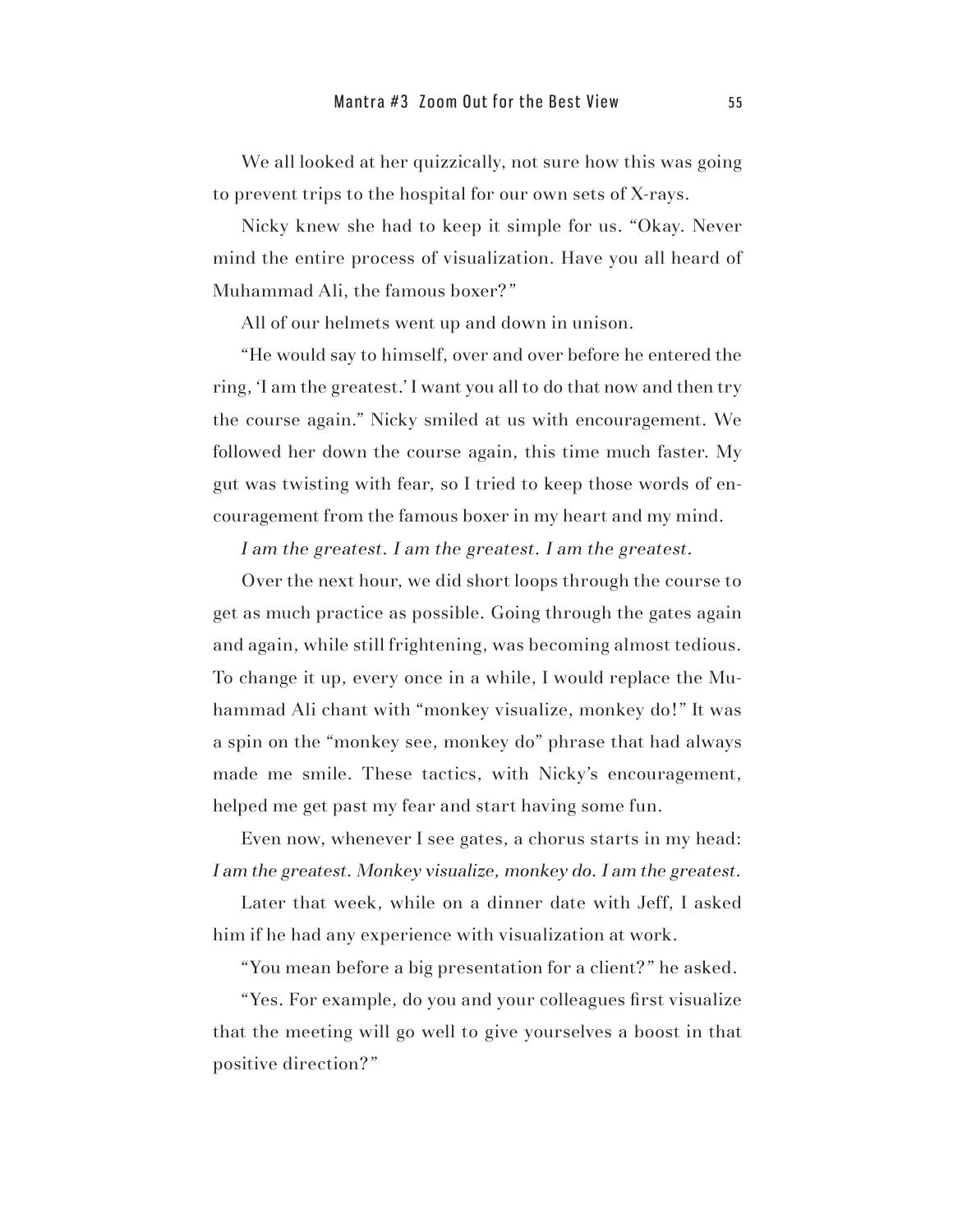5 6 Mountain Mantras

"No way. It's usually a kick in the pants about something or other, or nothing at all, before we go into a meeting."

Hmm. I guess that positive visualization still might be a little too woo-woo (my affectionate term for anything that might be considered alternative or complementary science and medicine) for the Wall Street types, but Jeff did like the greatest monkey story.

#### MANIFEST FROM HEART AND MIND. BE THE GREATEST MONKEY OF YOUR KIND.

# Free Throws, Olympians, and Dry iPhones

It turns out that visualization is not woo-woo at all. It is actually an important mental rehearsal that most professional athletes use regularly. The effectiveness of visualization has been studied rigorously and goes well beyond anecdotal references. In one study from the 1960s, Professor L.V. Clark of Wayne State University showed that high school basketball players were able to improve their free-throw shooting with *mental exercise* alone. One can only imagine the amazing things that can result from a combination of visualization and quality physical practice.

Most of us agree that being an Olympian is a pretty amazing feat. When I had the opportunity to interview cross-country skier Liz Stephen, a two-time U.S. Olympian, I asked about her mental exercise routines. "Visualization is actually *really* hard," Liz said. "It is an art to get it just right. You can't stop with simply seeing the course and how you will successfully navigate it. You have to actually *feel* it. It is a visceral thing. Feeling that success, for me, is key."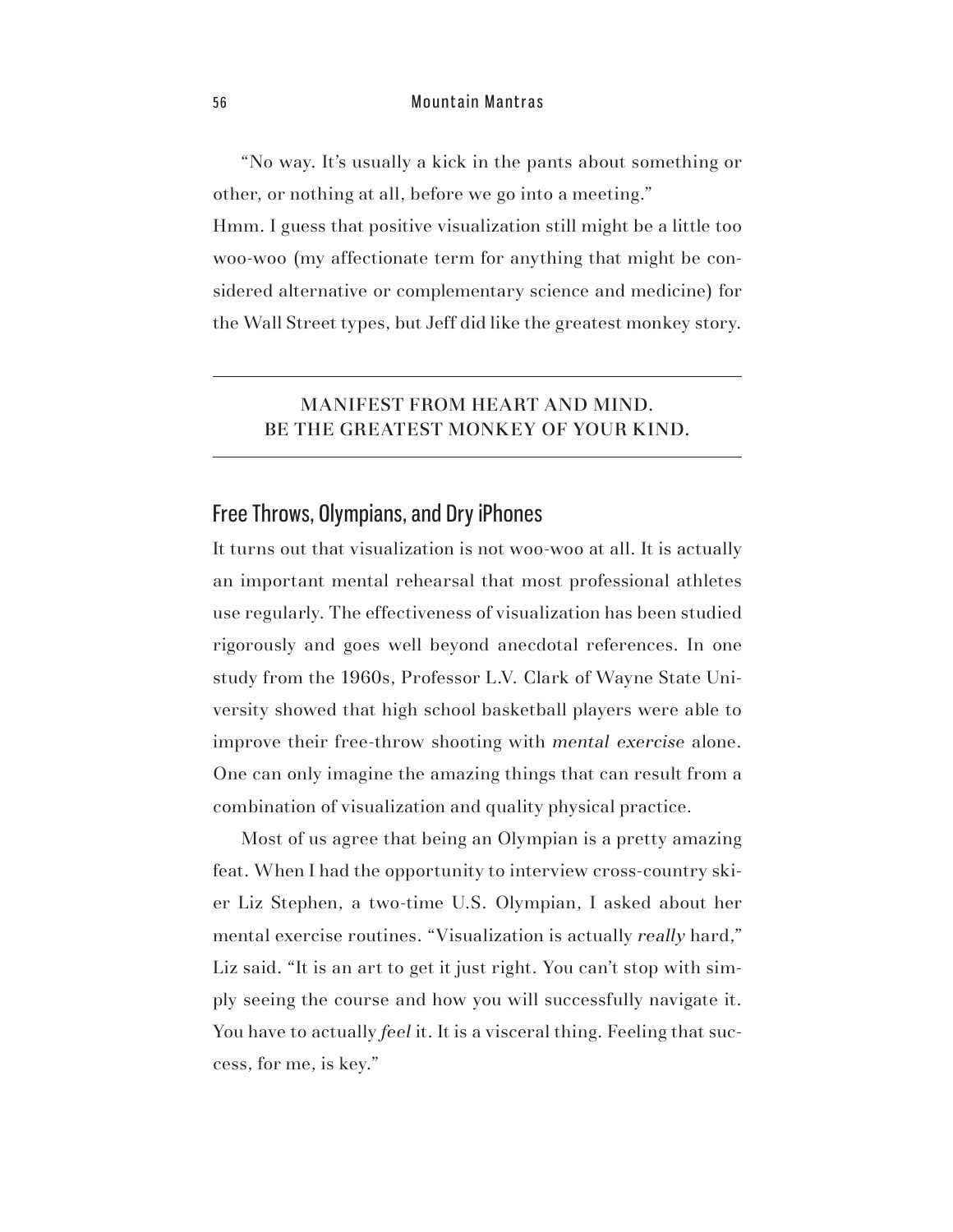Liz helped me understand that visualization is not simply imagining you are watching yourself from the third-person perspective in a movie. While it should involve mental imagery, visualization also relies on seeing the actions from your firstperson viewpoint, as though you are actually doing them. It involves sound and, most importantly, feeling. Unlike watching a movie, visualization becomes a vivid experience in which you have complete control over a successful performance and finish with a firm belief. These techniques can be used to create mental awareness, a sense of well-being, and confidence. The time I spent talking with Liz left me feeling light, buoyant, and infused with the possibility of what great things we all can achieve with a little vision and visualization.

That light feeling of possibility lasted until I attended the Dent conference a few days later. The event focused on the hightech industry but targeted all individuals interested in "making a dent in the universe." The conference itself and the speakers were great, but the scene in the lobby and the folks walking around during the breaks had me worried. They were all hunched over their phones, oblivious to who and what was around them. These were high-powered individuals capable of manifesting great things in this world, and they had paid great sums to come to Sun Valley and network with others. How could they have vision when they were hunched over their smartphones and tablets, tap-tap-tapping like squirrels frantically trying to open a nut?

The scene reminded me of a video my son had recently shown me of a man walking through a pool area. The man was so engrossed in an animated conversation on his iPhone that he walked right into the water. My son thought it was hilarious, but I thought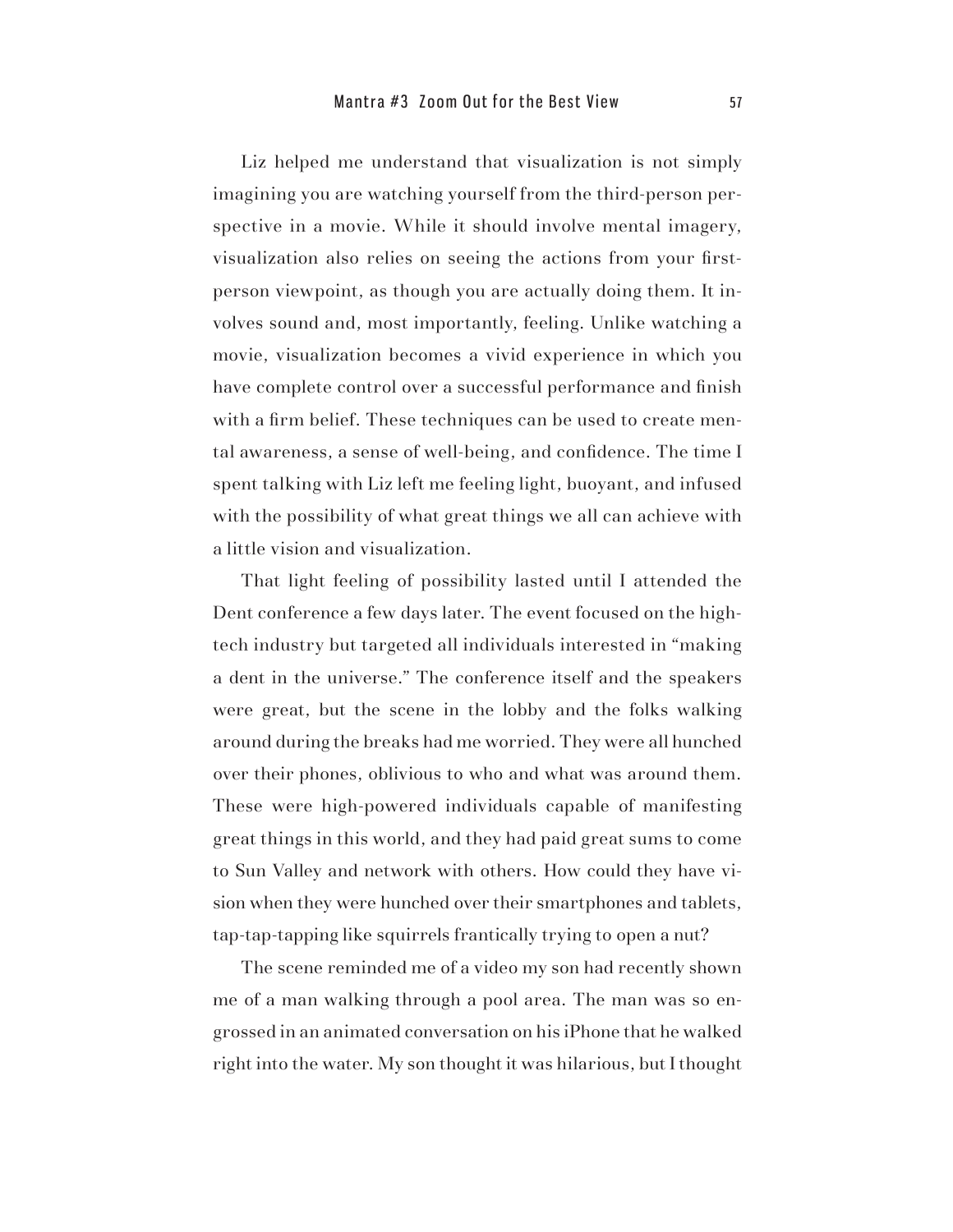#### 5 8 Mountain Mantras

it was representative and scary. People can become so engaged in multi-tasking that they can lose sight of the bigger picture.

I went back inside to the conference room to learn that one of the afternoon speakers was one of my favorite political cartoonists, David Horsey of the *Los Angeles Times*. In his session, he talked about some of his favorite drawings. The highlight for me was his cartoon "The Evolution of Man," which depicts a man walking along a mural of life-sized figures illustrating the various stages of human evolution, from ape to homo erectus to homo sapiens. The man happens to be lined up with these other figures as if he would be the next stage of mankind. The scary part is that he is shown as a step back in evolution, hunched over his phone. I thought to myself:

*Yes, we have got to look up and have some vision, or we are headed for trouble indeed*.



#### MANIFEST FROM HEART AND MIND. DON'T GO BACKWARDS AS MANKIND.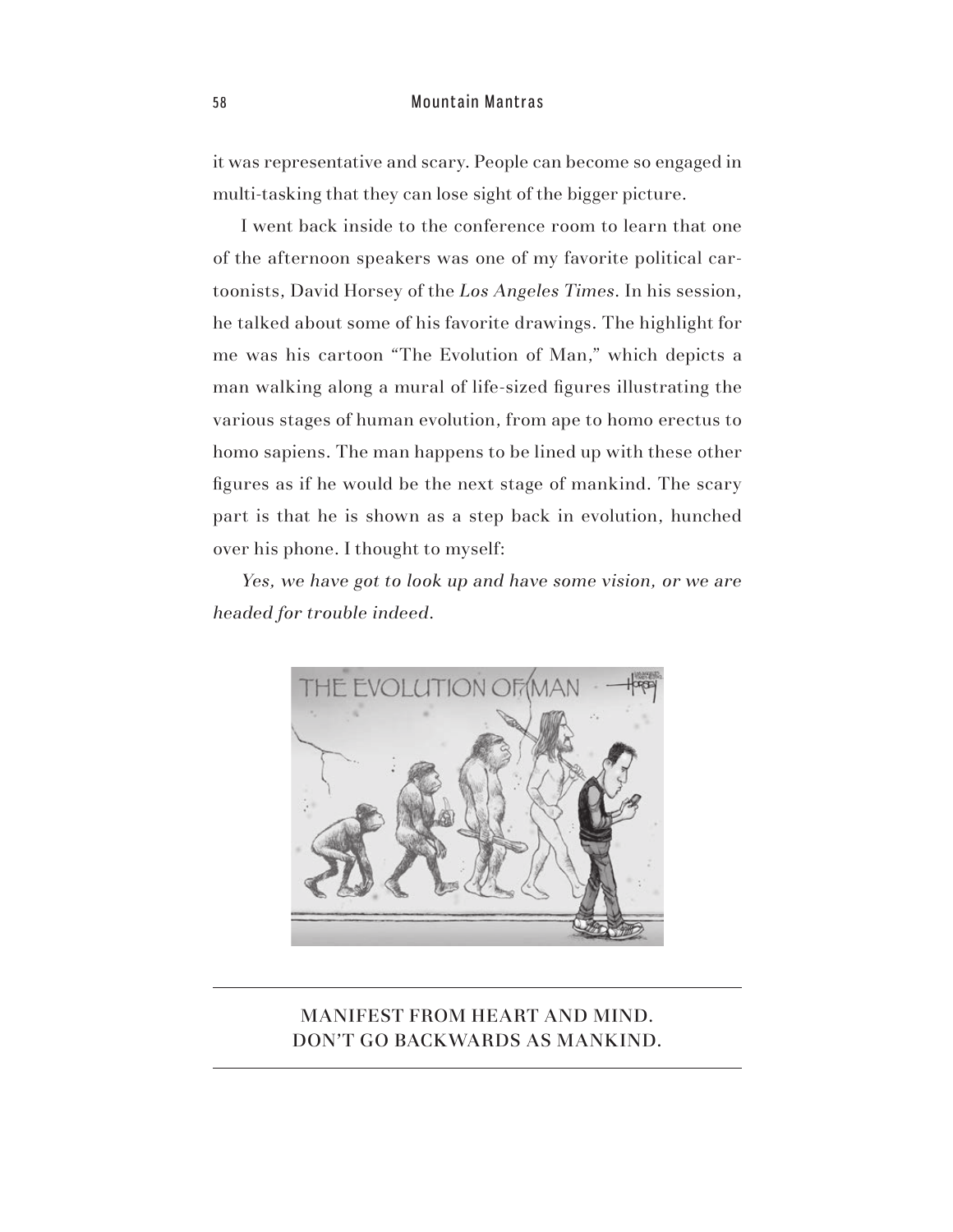# Mindfulness As a Tool for Vision and Visualization

"What would you recommend to someone who is thinking about trying out meditation as a starting point?" I was interviewing Ryan Redman, co-founder of the Flourish Foundation and an expert on mindfulness practices, during an episode of "Healthy Kids Corner," my radio show on KDPI FM Ketchum Community Radio. I was expecting him to answer with one of the action steps that get someone to sit his or her butt down on a meditation cushion and just get to it.

Instead, his response surprised me.

"Step one is not so much clearing the mind but, instead, really taking the time to consider and reflect upon the benefits of developing these qualities of the mind."

*You mean you don't want me to go out and buy a meditation cushion right away?*

"If we don't seriously consider the impact the mind is having on us on a daily basis, then all the other priorities will take over," Ryan said. "So, for most people, a good place to start is to envision what it would be like to act from a place of mindfulness."

*Okay folks, don't run out to buy a meditation chime alarm yet.* Ryan suggested we first ask questions like:

- What if I had the ability to make a conscious choice about what type of thoughts I'm going to enact through my behavior and speech?
- What would it be like if I weren't running from one thing to the next, always feeling overwhelmed?
- How would it feel to show up knowing that I have the inner resources to work skillfully with whatever is presented?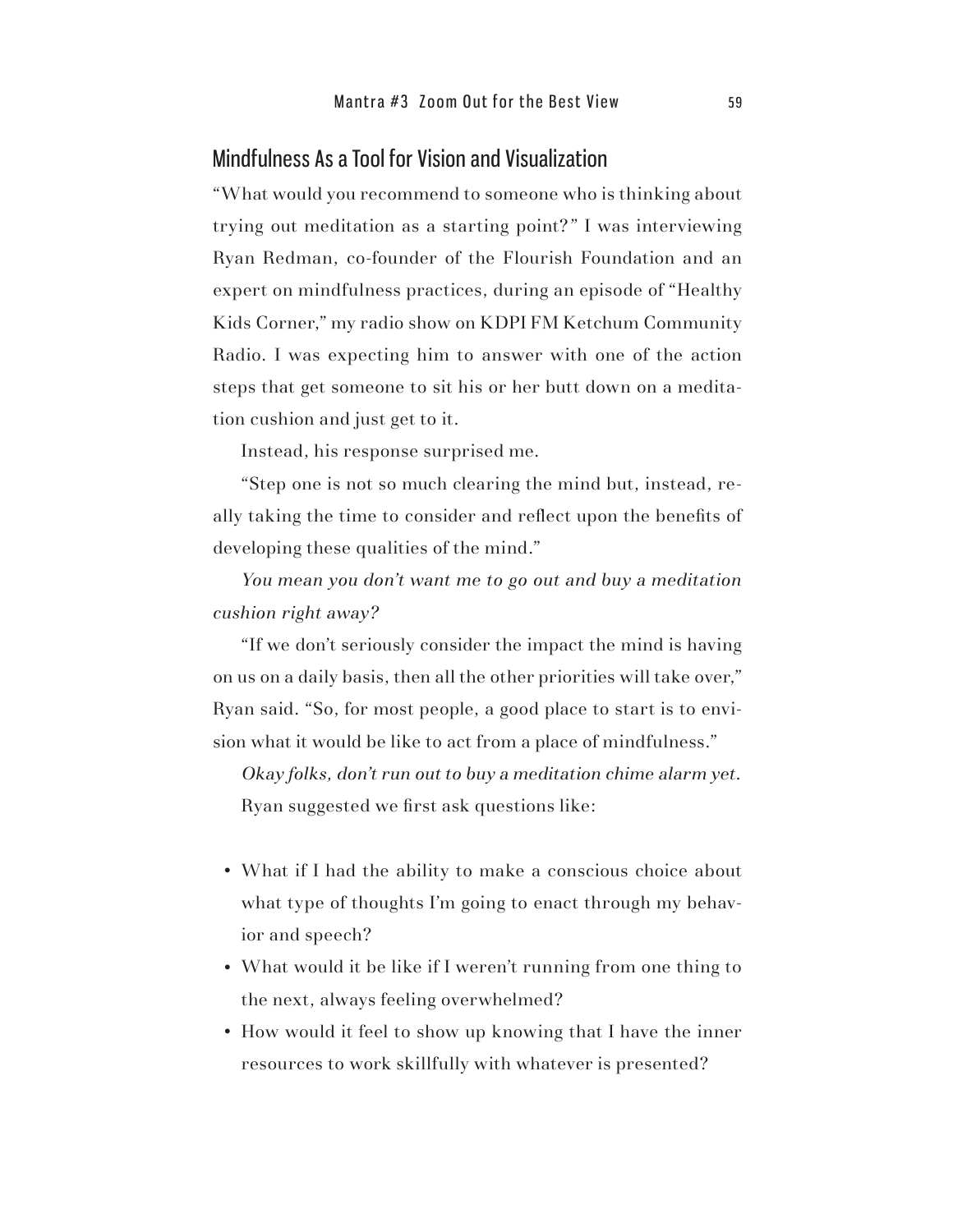- What would it be like to act from a place that is grounded, contained, present, and aware?
- How would this vision affect me personally?
- What would be the ripple effect in other areas of my life and for other people?

"If we can reflect on these questions clearly, then, naturally, we will be motivated to put aside the time to create a mindfulness practice," Ryan continued wisely.

*No wonder I have always considered Ryan to be our local mindfulness Jedi.*

We then talked about the alternative to this vision of mindfulness, which is when your thoughts start to take over like a jail riot. One rumination arises after another, and then another appears with a vengeance. Do you have the capacity to choose whether this series of thoughts is truly beneficial or not? Unlikely!

There is a benefit to having spontaneous thoughts, but there are also many thoughts that are not relevant or are destructive to well-being. Controlling the jail riot in your mind means creating some space in between thoughts. To do that, you must recognize and *observe* your thoughts. We must create a gap between the stimulus and response to make room for choice in between.

After the interview with Ryan, I went home to spend an afternoon with my kids. I was thinking about the jail riot analogy as I sat in Elena's room while she moved around to attend to her various pets. From her desk came an incessant squeak creak, squeak creak. It was her hamster, Bobo, as she spun relentlessly on her wheel. While I was glad that Bobo was getting some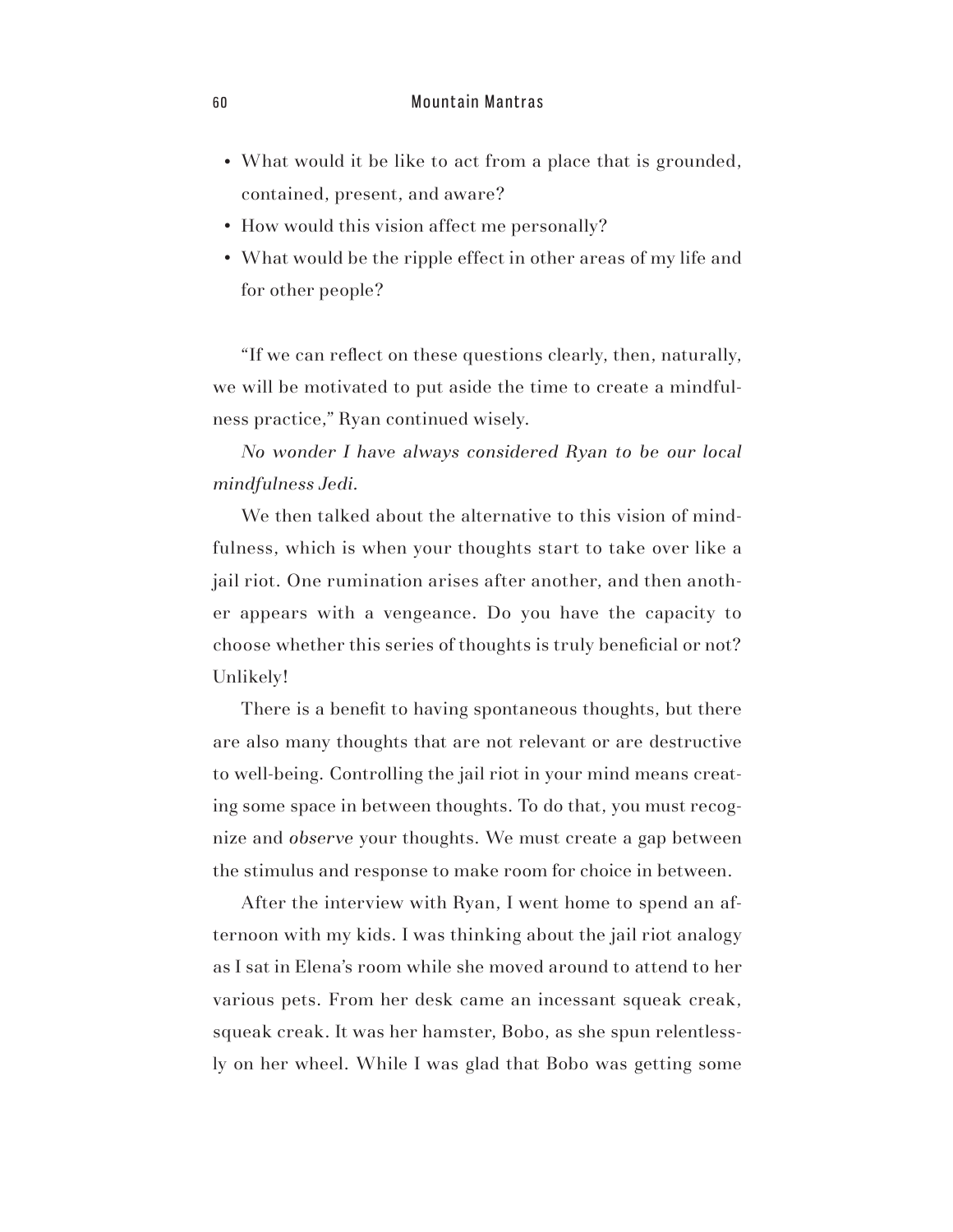exercise, I started to feel bad for her as she spun around and around, going nowhere. It was almost as if she was possessed as she put one little pink paw in front of the other. She was on a mission, with a vengeance.

Did she have any idea where she was going? Why she was running with such agitation? Was she even making a choice?

I thought to myself: As we go through life, considering our thoughts about our overall health, we don't want to be hamsters on a wheel.

#### VISUALIZE WHERE YOU WANT TO GO. DON'T SPIN ON A WHEEL LIKE BOBO.

#### Your Vision Is What Leads the Way

"Chin up!" reminded Claudia, the day's inspiring ski instructor. We were on the slopes on a beautiful blue-sky day.

"Your body goes where you're looking. Why are you looking down at your ski tips?" she asked me.

She was right. I realized that I had been looking at my skis to check the distance between them. I had been guilty of crossing my skis, a much-hated move that never ends well, and I definitely didn't want to do it again.

"Focus ahead. Eyes up!" she encouraged me.

I thought about the concept of *drishti* in my yoga practice. Drishti is the ability to control and direct the focus, first of the eyes and then of the attention. Drishti assists concentration, aids movement, and allows us to orient our bodies. I realized that if I applied drishti to skiing, I would become more aware of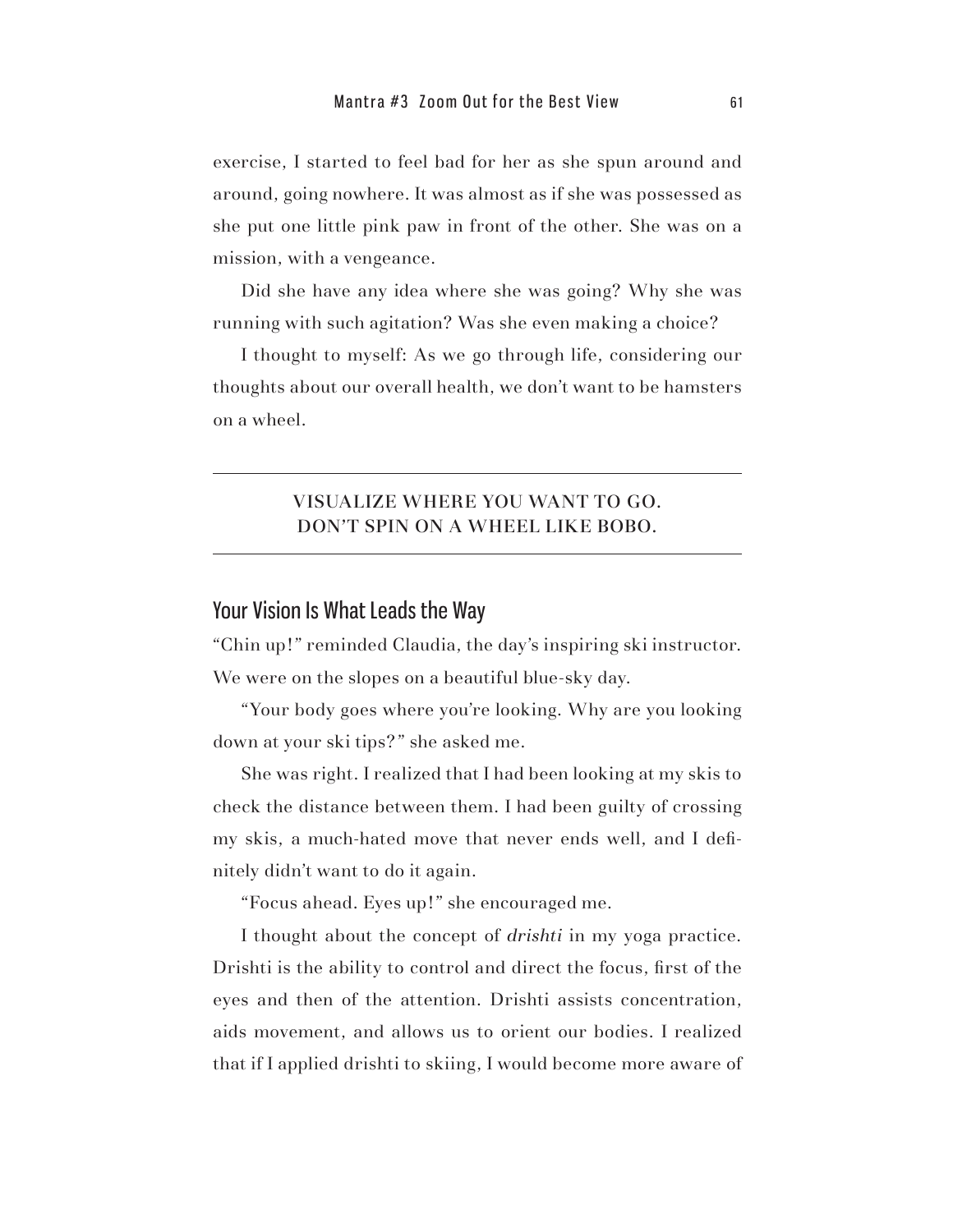the placement of my limbs and equipment automatically, without actually having to look at them. On the way down, I fell once, landing right on my butt, but I picked myself up and focused for the rest of my descent.

When I reached the bottom of the hill, I stopped to look around me. Oh, the beauty of the day! The wind blew on my cheeks, and I admired the view of infinity as I looked out to the mountain peaks in the far distance. Why had I limited myself to staring at my skis? How could I possibly miss the majesty of nature all around me?

"Take in the bigger picture and enjoy the scenery at the mountaintop," said Claudia. "Savor the great views while you're on the lift. But when you're coming down, keep your attention focused ahead of you and lead with your head and upper body pointing in the direction that you want to go."

"Your gaze also helps with your balance," she said to me with a smile and a wink. I guess she had seen me take that huge wipeout a few minutes earlier.

#### HAVE VISION AND DON'T BE BLIND. KEEP FROM FALLING ON YOUR BEHIND.

#### Start by Asking Why

As we got on the next lift, one of my ski buddies turned to me and said, "You know, it's important to remember why we come up here week after week, trying to improve our skills. I come to get my workout in. What motivates you?"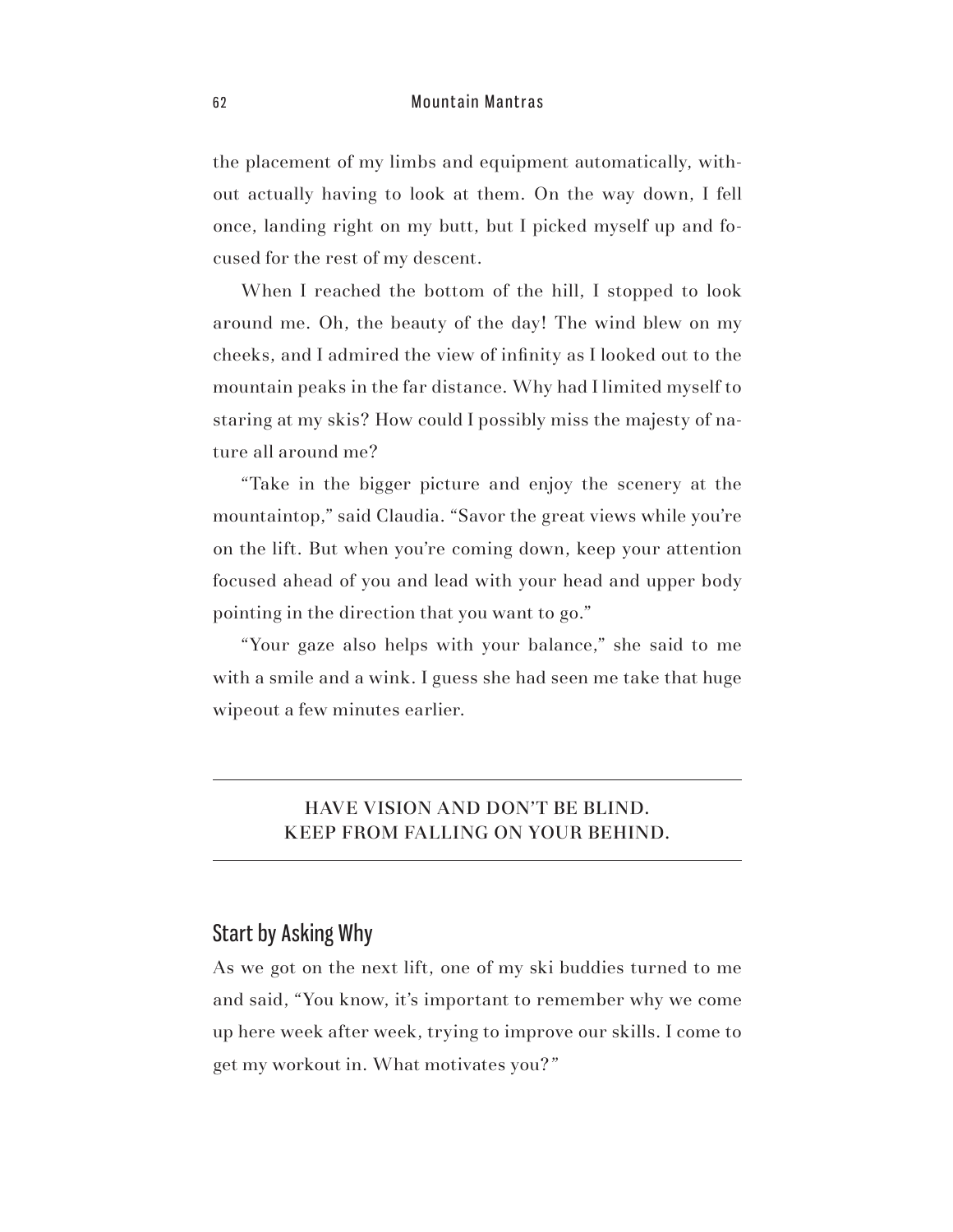I took a deep breath and thought this question through. I wasn't really skiing for the workout, because you spend a lot of time sitting on lifts and learning technique through drills, instruction, and discussion. If I wanted a workout, lacing up my running shoes and hitting the trails for 45 minutes would be a lot more efficient. Then, I thought about the scene I encountered when I first arrived at the lodge at the base of the mountain. In one area, families cooperated to get their ski gear in order as they eagerly anticipated a day of play together. In another section, groups of local retirees took their last sips of coffee by a warm fire as they caught up with their ski buddies and planned another fun day in the fresh air. I thought about the smiles on their faces and turned to my friend to reply. "I'm in this for the long haul. I want an activity that I can enjoy with my family as I grow older. I love the community and the way it brings people together. I love the connected feeling that I get when I ski."

#### MANIFEST DEEP FROM THE HEART. DO WHAT YOU LOVE AS AN OLD FART.

#### Have a Vision for Health and Wellness

It was helpful to keep the endgame in mind as I continuously navigated the time pressure of getting to the mountain as often as necessary to improve. There were days when balancing my work at Nurture, managing the kids' schedules, and running the household felt as complex as overseeing a NASA mission. It was helpful to me at these times to remember the lovely 80- and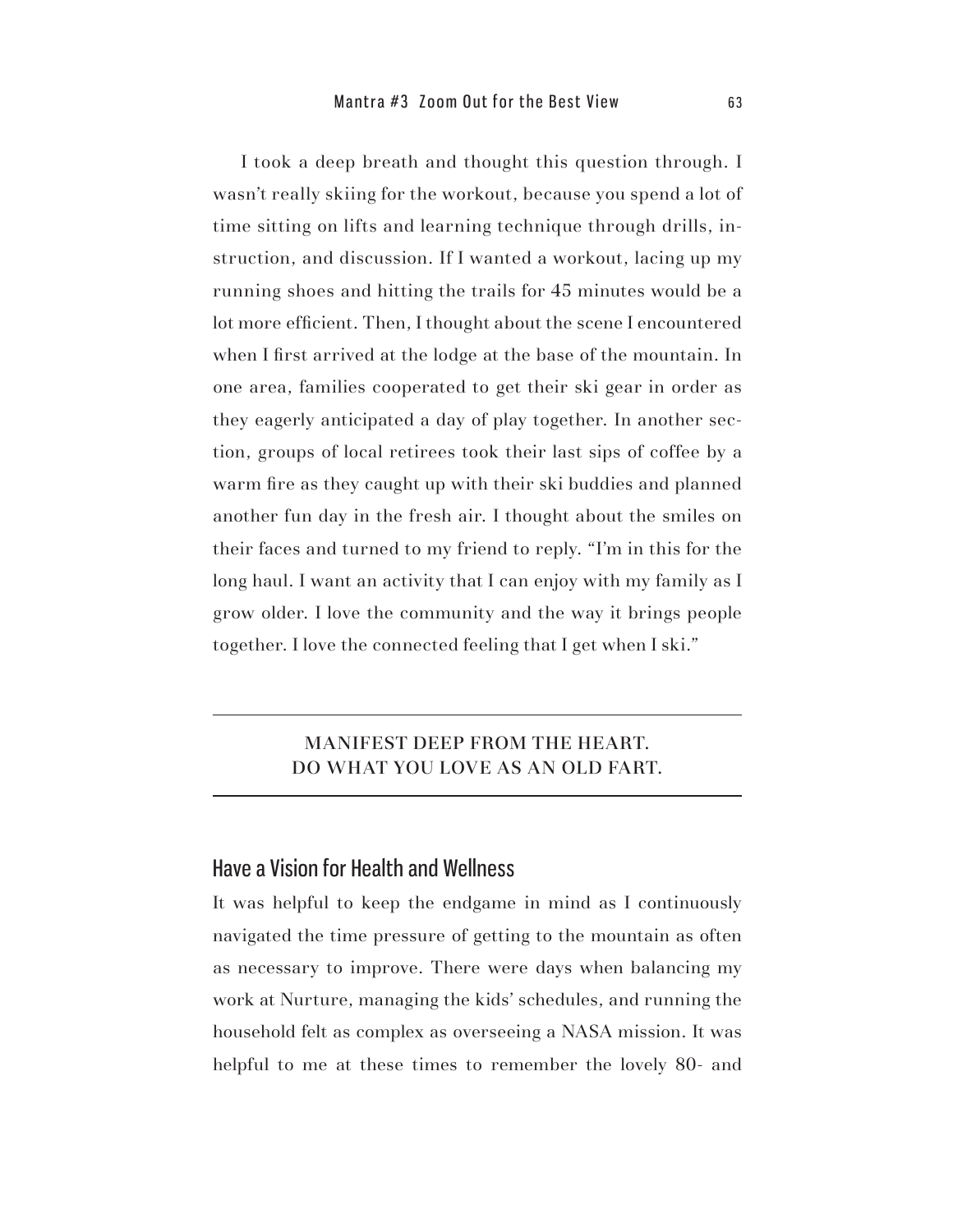90-year-olds who sat in the lodge in the mornings, catching up over breakfast, ready to enjoy a few runs on the hill together. Watching these *masters*, I wanted to feel that same sense of ease and happiness in my elder years, that sense of connection with my body and others. I wanted to participate in this sport with my family and the broader community. When I imagined how this would feel to my 80- or 90-year-old self, it felt *good.* That is where your vision of wellness should take you.

Like Ryan, the Jedi of mindfulness, I'd also like to start you on your path to optimal wellness by first asking questions that help you to create a vision:

- What do you look like at your ideal weight and level of fitness?
- What is your ideal level of stress? Don't say none, because some level of stress is good! A stress-free life is unrealistic. We grow by challenging ourselves, and feeling a little stress can help us to be at our best. Imagine the feeling of being able to handle stress without getting overwhelmed. How does it *feel* to be in control?
- Do you have more energy and vibrancy? Where are you spending that extra energy and productivity?
- How does your physical appearance reflect your health? Are you muscular? Flexible? Able to keep up with your kids or grandkids without running out of breath?
- What does good health mean for you spiritually? Do you feel connected to something bigger than yourself?
- How are your emotions? Are you more balanced? Are you honest with yourself?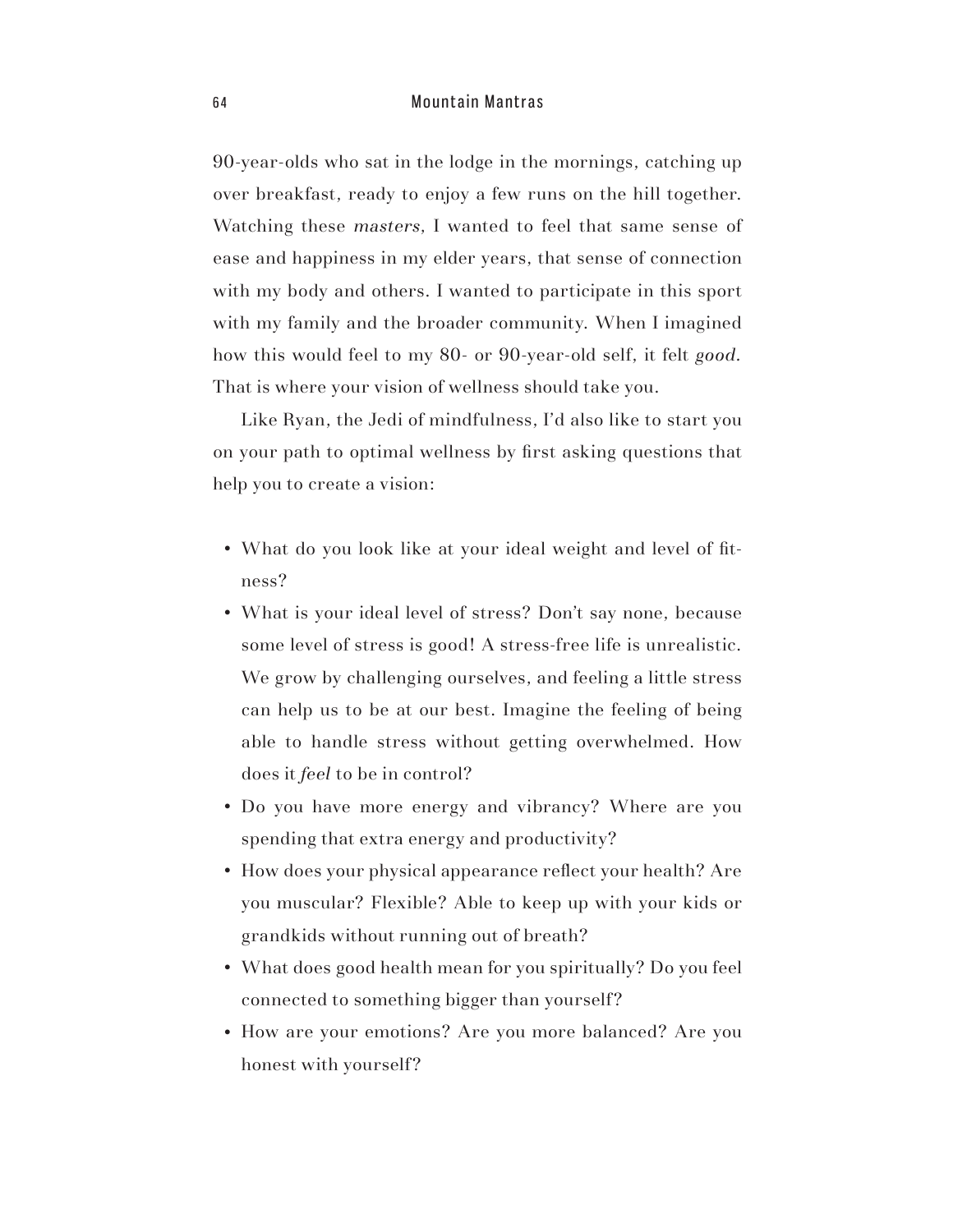• What is the ripple effect of this vision? How are your relationships with your family, at work, and in your community affected by your good health?

Only you can answer these questions as you make your own vision of wellness. Remember to use all of your senses as you answer these questions.

The next set of questions relates to your home, and the more you can answer in the affirmative, the better.

- Is your environment clean and inspiring?
- Are you comfortable in your bed, and do you get the rest you need there?
- Do you have a place in the house where you can set up a yoga mat for a workout or a quiet retreat?
- Is your kitchen set up to inspire you to cook in a way that fits with your budget, your desires, and your time constraints?
- Do you have what you need to cook whole foods into easy dishes that you and your family love?
- Are there fresh fruits and veggies ready at hand?

#### THE MORE YES'S THE BETTER. WITH A FEW NO'S, DON'T BE A FRETTER.

## Resources for the No Responses

As you address your *no* responses, here are some excellent resources to consult: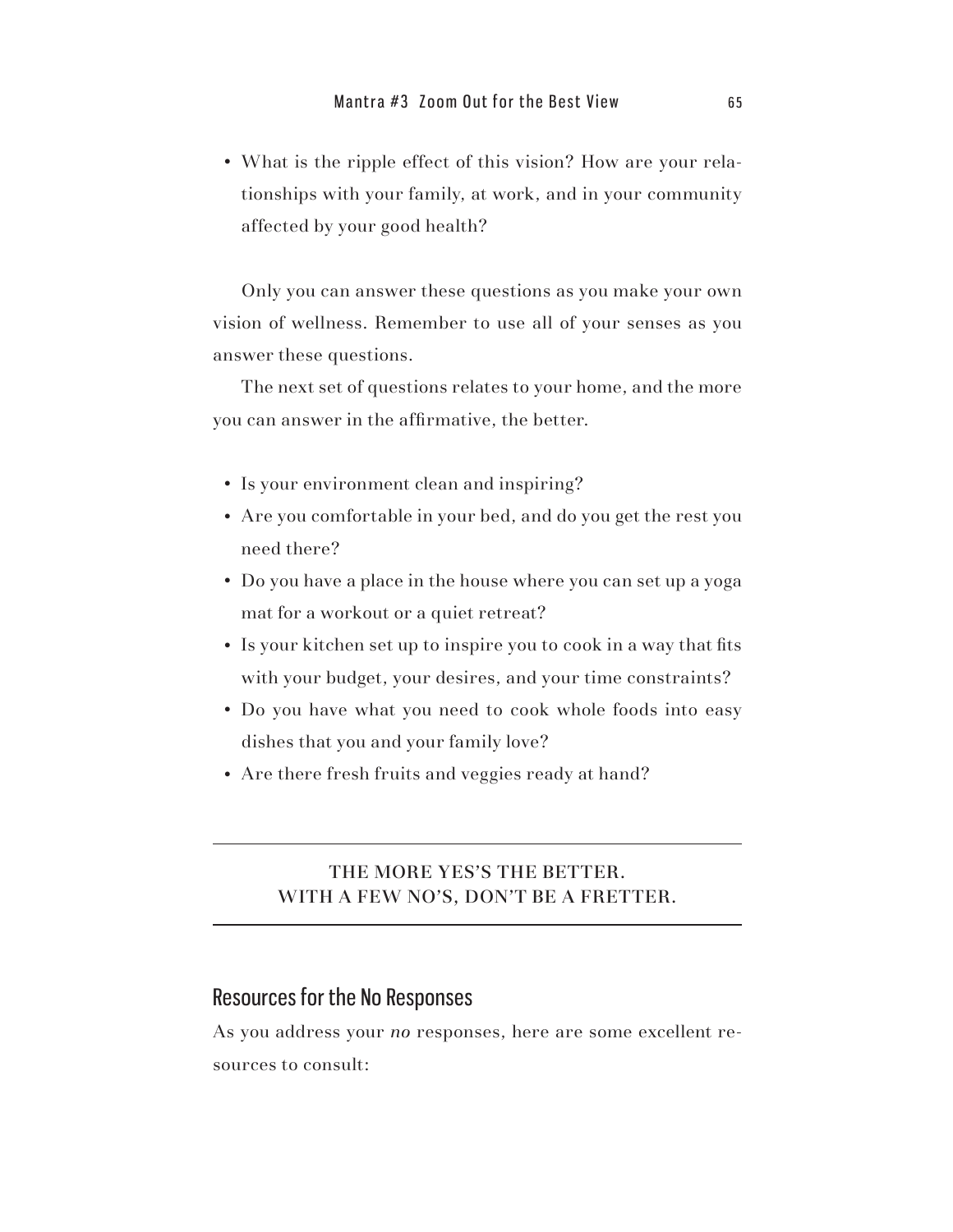#### 6 6 Mountain Mantras

- **Overall environment:** If your environment is not clean and inspiring, get Karen Kingston's book, *Clear Your Clutter with Feng Shui.* Also subscribe to the blog "Inspired Everyday Living" by sisters Alison Forbes and Laura Forbes Carlin (www.inspiredeverydayliving.com). You will feel peace and serenity in your home in no time.
- **Bedroom:** If you are not comfortable in your bed, you are not getting the sleep you need. Kingston's book and "Inspired Everyday Living" can also assist you in setting up a bedroom that is peaceful and restful. Make your bedroom setup a priority.
- **Yoga space:** If you think you do not have a place in the house where you can set up a yoga mat, I challenge you to think differently. You need a space that is only slightly larger than your mat, around 7 feet by 3 feet. For ideas on how to set up a space for home practice, read Rodney Yee's *Moving Toward Balance.*
- **Healthy eating:** The fresh-fruit-and-veggie dilemma is easy to overcome if you use your vision to plan ahead. Just remember that you are so much more likely to reach for something that is prepared rather than something that takes more work. My suggestion is that you store veggies in a grab bag when you get home from the grocery store. Wash and chop veggies and display them in containers\* in your fridge within easy reach. You won't need those chips and crackers if you have something else to satisfy your oral-feedback cravings (i.e., the need to crunch on something).

<sup>\*</sup> I always recommend BPA-free containers, especially for food storage. For BPA-free product ideas, visit www.healthysolutionsofsv.com and click on "Recommended Products" on the green navigation bar.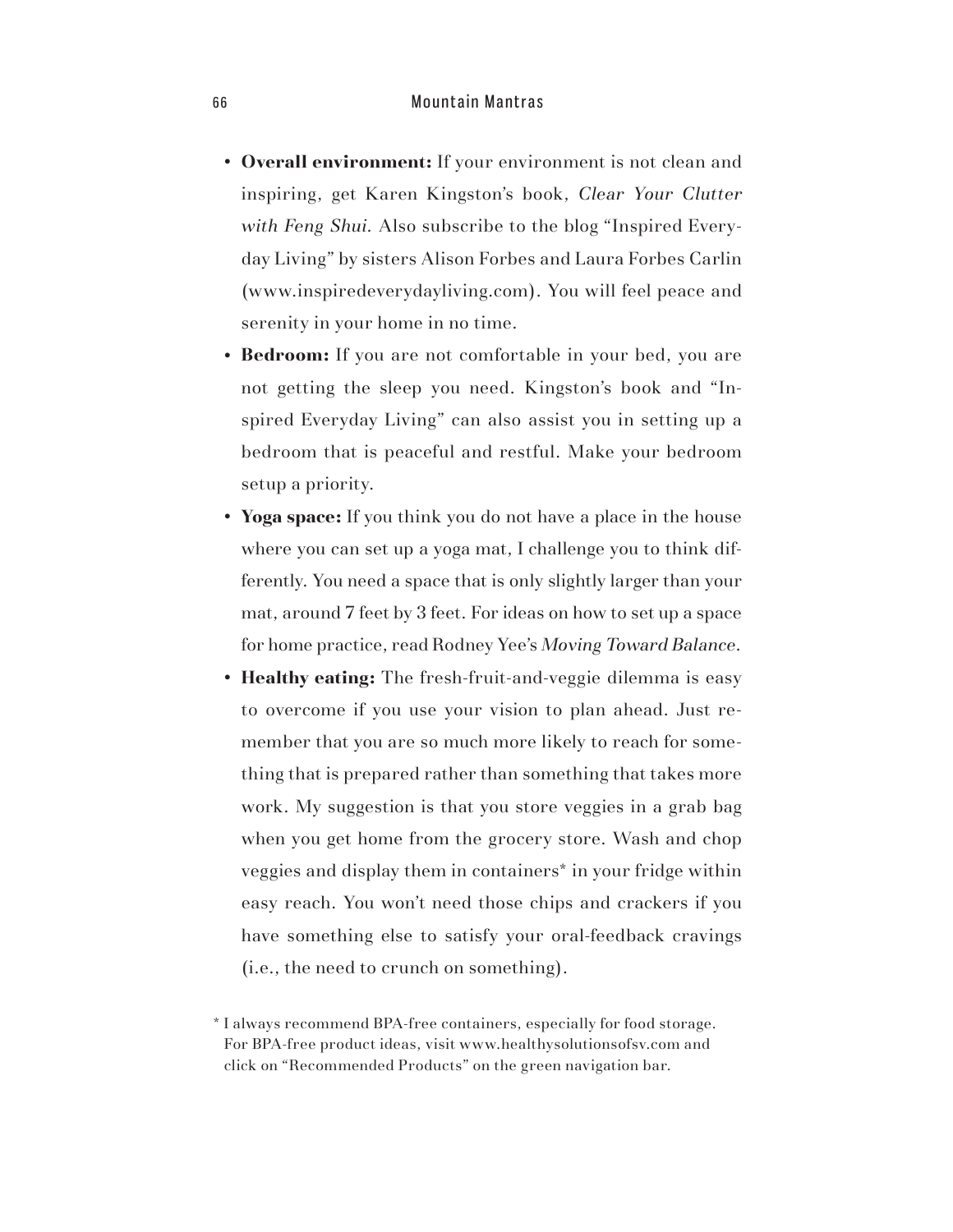• Cooking: How can you solve the challenge of cooking whole foods into easy dishes that you and your family love? Read on. The slow cooker is coming to the rescue!

We might have solved some of your health challenges with the foundation of breakfast, but what about lunch and, especially, dinner? I've learned from many Nurture participants that the rice cooker is not the ultimate answer to the dinner dilemma because it still requires effort at the end of a long and tiring day. Daily exhaustion and dreading the preparation of dinner are exactly what send many people to the local fast food joint or down the frozen dinner route instead of making a homecooked meal.

Nurture has a solution for those folks looking for immediate gratification as they walk through the door in the evening: a slow cooker\*. This clever device allows you the flexibility to spend less than 15 minutes in the morning so that, when you get home at the end of the day, the house will smell of something delicious and inviting. The anticipation of something more nutritious and less expensive provides the willpower many of our Nurture participants need to pass up fast food restaurants on the way home from work.

As we learned from our discussion of breakfast in Mantra #2 (Get Some Good Boots On), Recipe Frameworks provide ideas for the basic components you need to prepare a meal. You can customize your choices to make a quick and easy meal

<sup>\*</sup> For recommendations on what type of slow cooker to purchase, visit the same "Recommended Products" section; review the various slow cooker options.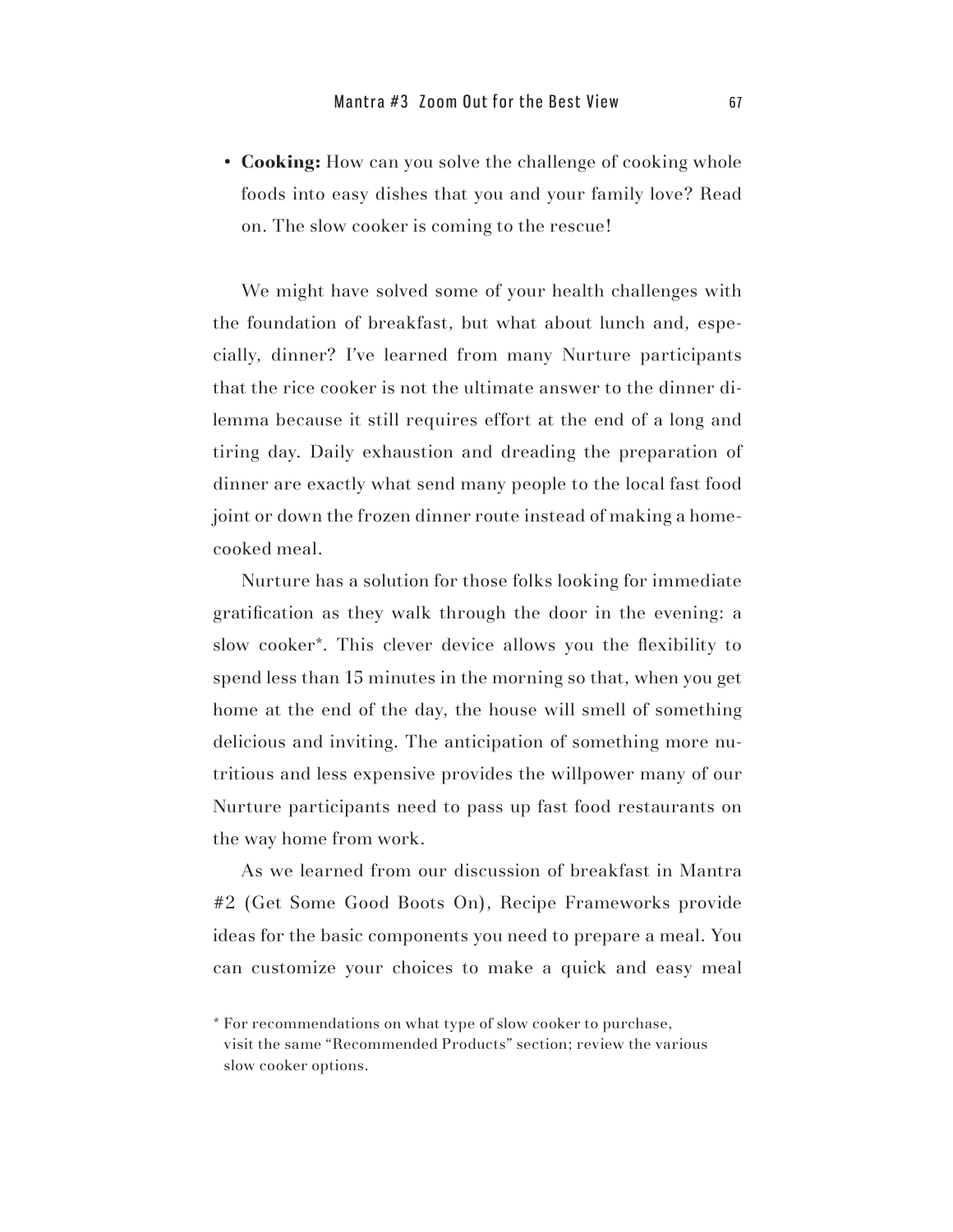based on your personal preferences and what you can find in your kitchen. You can do the same thing to prepare a dinner in your slow cooker.

| Meat/Protein | Vegetable(s)<br>$^{+}$ | $\pm$ | Seasoning(s) | $\ddot{}$ | Liquid       |
|--------------|------------------------|-------|--------------|-----------|--------------|
| turkey       | carrots                |       | garlic       |           | water        |
| chicken      | parsnips               |       | salt         |           | <b>broth</b> |
| beef         | leeks                  |       | pepper       |           | olive oil    |
| beans        | onions                 |       | ginger       |           | etc.         |
| etc.         | tomatoes               |       | cumin        |           |              |
|              | green onions           |       | curry        |           |              |
|              | frozen peas            |       | etc.         |           |              |
|              | etc.                   |       |              |           |              |

# Slow Cooker Recipe Framework

Here are some general guidelines for getting to know your slow cooker:

- STEP 1: Add ingredients according to the Recipe Framework. Always be sure there is enough liquid in the recipe so as not to burn the meal in the slow cooker.
- STEP 2: Plug in the slow cooker to a safe outlet.
- STEP 3: Cover and turn on the slow cooker.

Guidelines are:

• Low setting for 8-10 hours (or overnight) or high setting for 4-6 hours.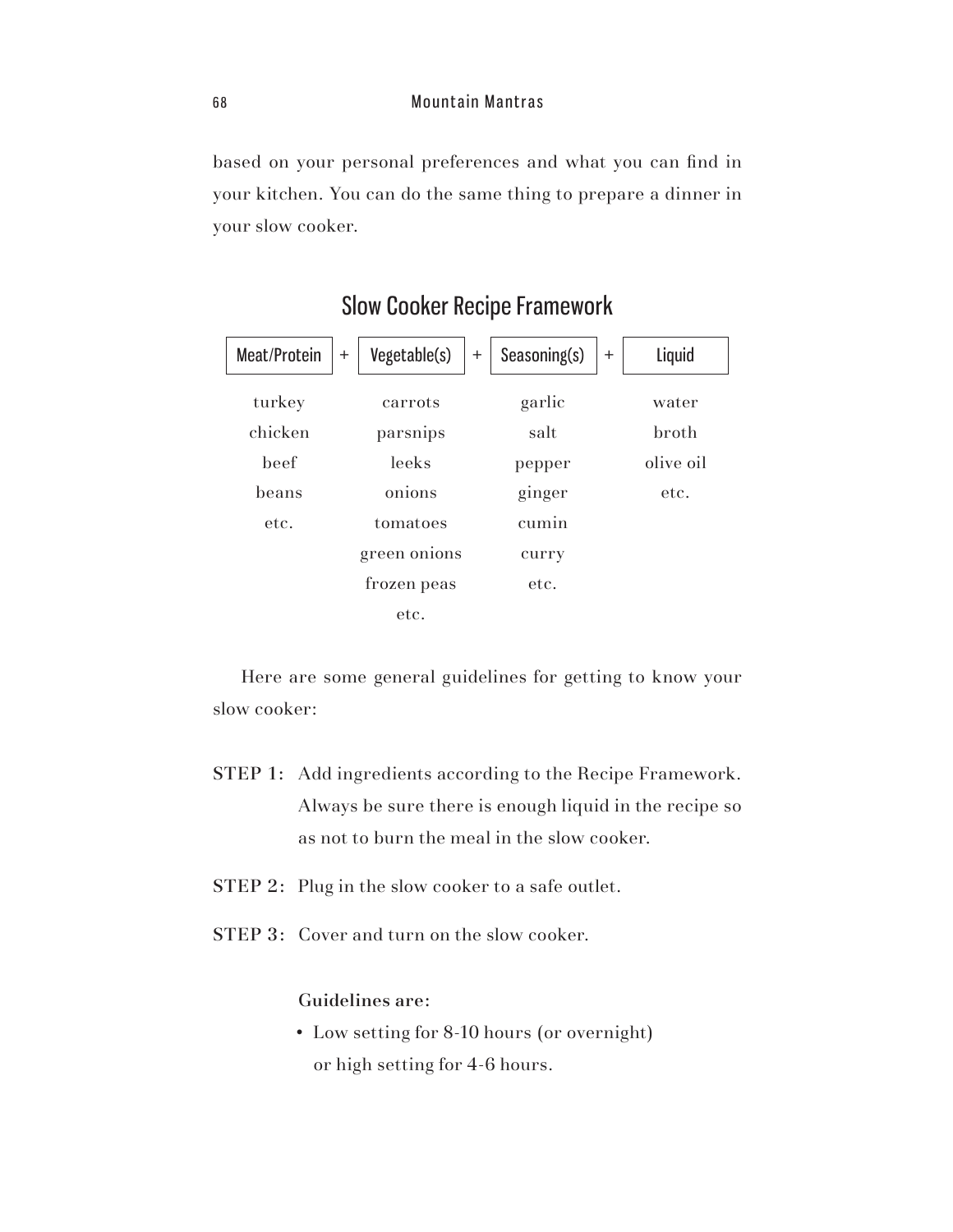- For animal proteins, use a meat thermometer to be sure it's done.
- s Turn to *keep warm* if waiting to serve.

You always can make larger quantities to freeze for the future or use leftovers for lunches or the next day's meals.

If you really like recipes, I don't want to disappoint you. For new ideas for slow cooker recipes (breakfasts, lunches, or dinners), visit the Nurture website (www.nurtureyourfamily.org) and hover over "Healthy Recipes" on the blue navigation bar. Click on "RECIPES-ADULTS" and scroll down to the section on slow cookers. You can also visit www.healthykidsideas.com and click on "Slow Cooker" under the "Search Recipes by Cooking" area on the right-hand sidebar. I doubt you will need to go further for recipe inspiration!

#### A SLOW COOKER IS YOUR BEST FRIEND FOR A HOME-COOKED MEAL AT DAY'S END.

## Begin with the End in Mind

When I was in management consulting in my mid and late twenties, I was more in a mode of surviving than thriving. I was climbing up the ladder of promotions, moving from consultant to senior consultant to unit manager to senior manager.

I was in no mood for relaxation, but Jeff made me take a short vacation. I threw a book into my suitcase, not realizing that it would soon change my life and my career. It was Stephen R. Covey's *The 7 Habits of Highly Effective People*. I found myself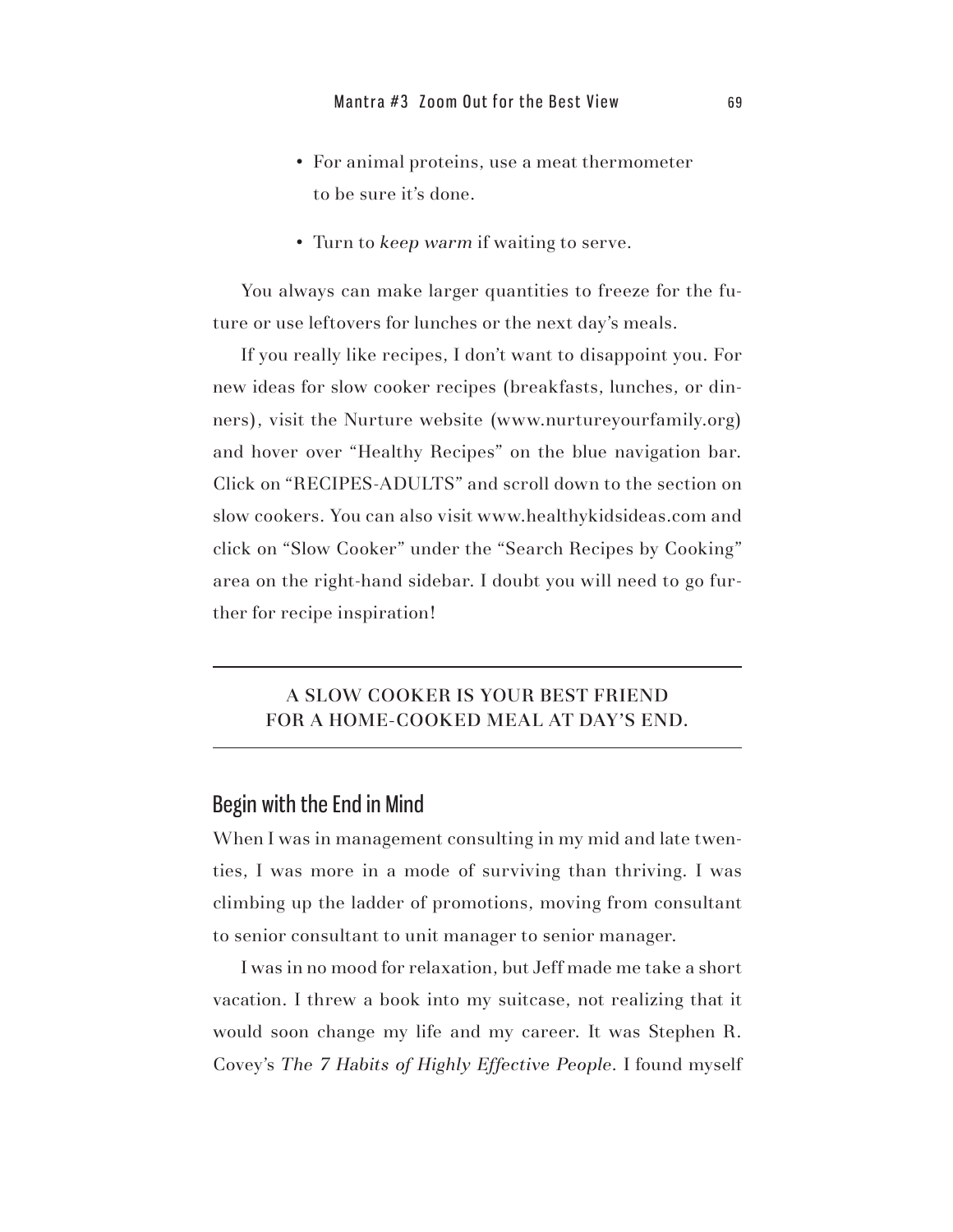#### 7 0 Mountain Mantras

nodding in agreement through "Be Proactive" (Habit 1). Then I got to Habit 2, "Begin with the End in Mind." Covey asks the reader to picture his or her own funeral. Three people stand up to say a few words about the deceased, the type of person you were, what you stood for, how you lived, and so on. One family member, one community member, and one work colleague would speak.

"Kathryn was great with numbers and planning. She kept our family vacations on time and on budget," I heard my sister say.

"Who was Kathryn? I've only ever seen a black Audi that pulls in around midnight and leaves before dawn? Nice car," added the community member.

"Hard worker. I regularly got emails with complex attachments at 3 a.m. She sure did not need much sleep!" said a former client of mine.

Was that it? What about good daughter, sister, wife, mom? Jeff and I hadn't had any kids yet, but I always pictured myself as a mom someday. Hadn't I contributed enough to be well known—beyond a black car moving through the darkness—in my community?

Okay, I thought. I work hard, but so what?

#### DO WHAT YOU MUST DO. KNOW THAT YOU CAN'T TAKE IT WITH YOU.

# The Beginning of a New Ending

Over the next few years, a dramatic shift occurred in my career. We had our first child, Elena, and I continued to plug away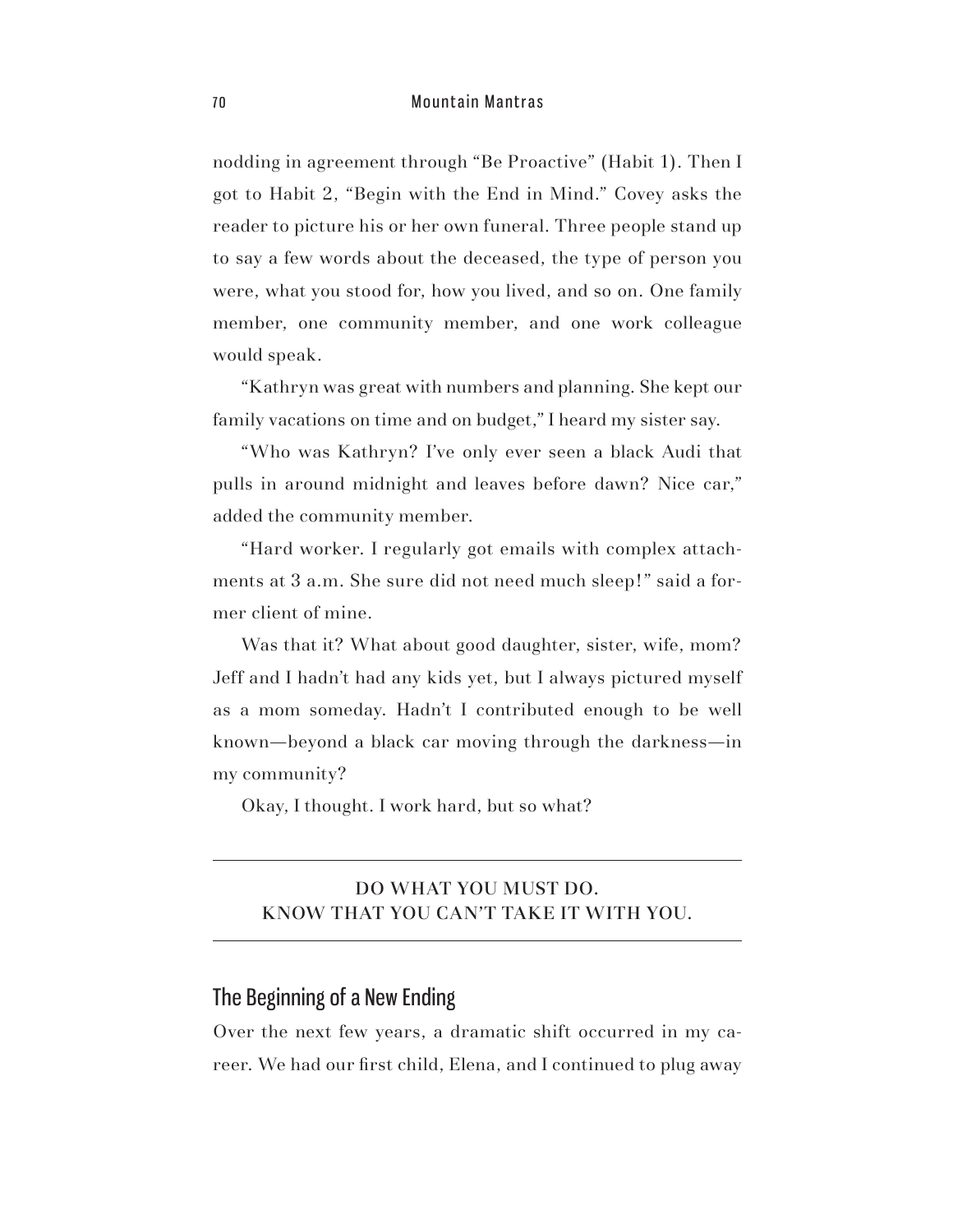at work, even while knowing something was off with my life balance. Then, as I was pregnant with our second child, Alexander, I was assigned to a tight-deadline project while my big belly bumped up against the desk. I had to pull two all-nighters within a week's span of time. As I was sitting at my desk wearing the same ugly maternity clothes from the previous day, I made the decision to leave the world of consulting.

"Great idea," said my mentor when I told him my news. He rubbed his hand across his smooth head. "Now that *all* of my hair is gone, I think it's time for me to leave this firm, too."

I cleaned out my office and happened to pick up my Stephen Covey book, which, by then, was sacred. What did I want my funeral to look like? What were my next steps? Needing a new mentor, I went up to South Milwaukee, Wisconsin to visit my 92-year-old grandma, who was in a retirement home. She was a beautiful, sage creature and a devout Polish Catholic. She fingered her rosary as I explained that I was at a crossroads professionally. She asked me the simplest, most profound three questions.

- 1. "What are your God-given gifts?"
- 2. "What are you passionate about?"
- 3. "What is a critical need in the world that is waiting to be met?"

That conversation birthed Nurture, which would grow into an important player in the national movement around nutrition and wellness education. Since I was a kid, growing up in the house of my biochemist dad, I was fascinated by the role that nutrition plays in our overall health. When my dad would take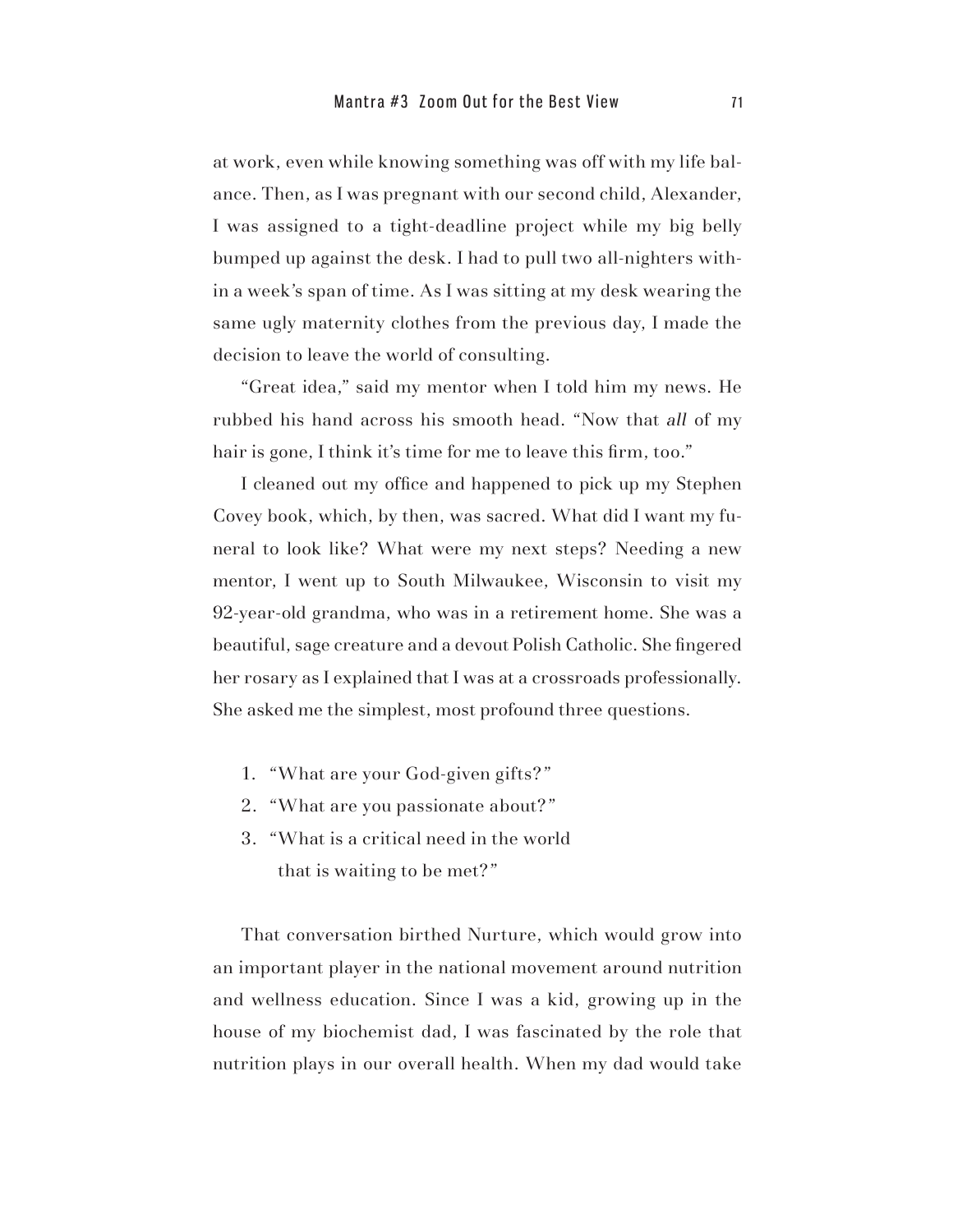my sister and me to work, we would dive into the bookshelf to dig out the best picture books on pathology. We flipped through the pages of these medical tomes with the same engrossed attention that you see in people leafing through the *Guinness Book of World Records*.

"I can't believe this. This woman is covered with black scales and has a black tongue!"

"Eeeww! Look at this man with sores all over his body and lips!"

"Freaky. This baby has a bow-legged stance worse than an old-fashioned cowboy."

Thus I learned about pellagra, scurvy, and rickets, or, more importantly, the critical importance of such nutrients as the B, C, and D vitamins.

Thinking through my grandma's prescription, I thought:

- s *God-given gifts:* Work ethic and organizational skills.
- *Passion:* Nutrition and wellness.
- s *Critical need in the world:* This answer would soon be uncovered through discussions with my dad, another sage family member and mentor.

#### LISTEN TO WORDS OF THE WISE. FIND YOUR PASSION, THEY ADVISE.

# The Secret: Write It Down

Visualization became a big deal in the years following the 2006 release of the book and film *The Secret,* which proposes that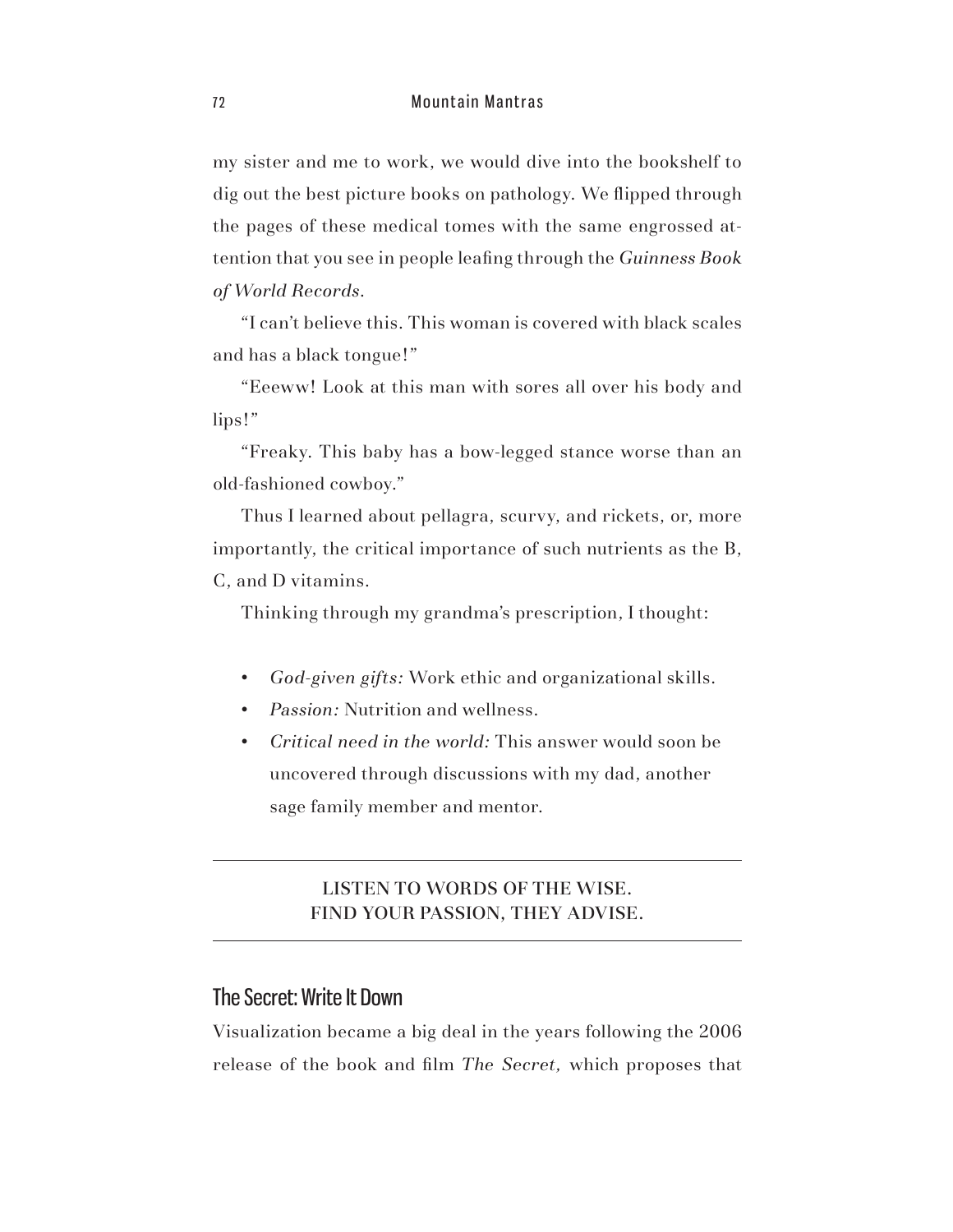you can be, do, have, and feel any way that you desire. Also potentially seen as woo-woo by the Wall Street types, *The Secret* is based on the law of attraction, that like attracts like. By creating our own concrete visions of how we want to live, what we want to do, what we want to have, and how we want to feel, we can actually create and influence our lives. We have the power of choice because we choose our own thoughts and our overall visions. What we think, we can attract into our lives. We can each create our own reality and our own circumstances.

When I met intuitive healer Marie Manuchehri at the 2012 Wellness Festival in Sun Valley, she talked about human beings emitting their own frequency, like a radio station. Some people tend to operate more on lower frequencies, as she described, which attract negative people, thoughts, and outcomes. With inner work, especially positive thinking and visualization, we can raise our frequency to attract more positive people, thoughts, and outcomes. In this way, we choose our future with the thoughts that we have today. What we focus on expands and affects how we feel and exerts influence on our actions. By focusing our attention on what we want to achieve, we actually transform those thought patterns into reality.

By writing down our thoughts, or representing them as images on a vision board, we give them much greater power to attract. I cannot deny that I have found this to be true in my own life.

This process transformed Nuture from an idea into a bonafide thriving organization.

On our weekly *walk and talks*, pushing the double stroller along, my dad and I took the time to catch up on life. I had just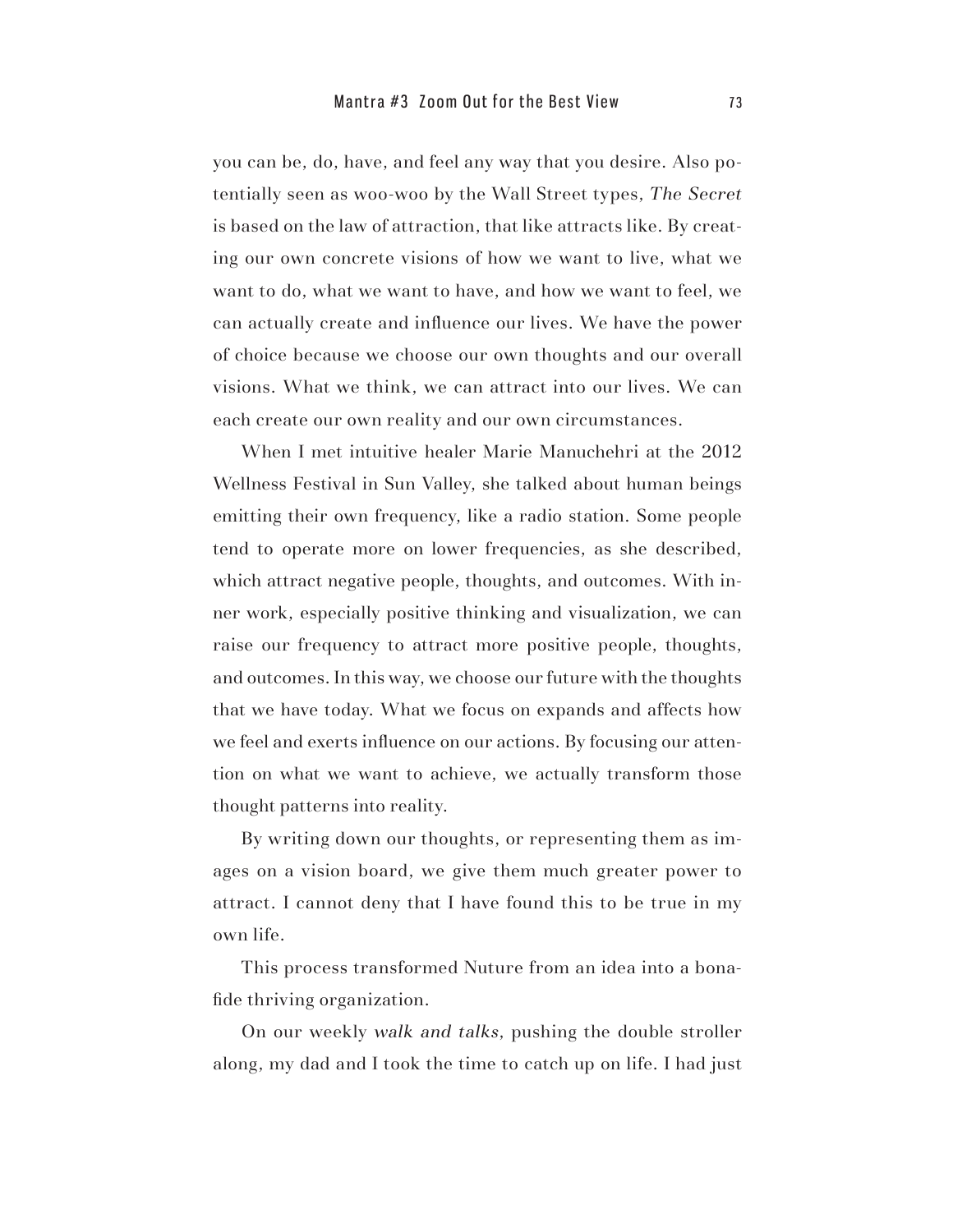#### 74 Mountain Mantras

told him about an idea that had formed during my studies for my certification in nutritional counseling and my inspirational conversation with my grandmother. It was in the mid 2000s, and our walk-and-talk topics covered everything from politics to gardening to world peace. We also spent a lot of time on nutrition. My dad had been chairman of the biochemistry and anatomy departments at the Chicago Medical School. One of the courses he taught to medical students was nutrition, and he still kept up-todate with many of the medical journals. Our conversation led from journal studies directly to the critical need in the world concept that my Grandma had mentioned.

"Have you read any of the latest statistics about Type 2 diabetes?" my dad asked.

"Yes. It is amazing how much the incidence of diabetes is increasing," I answered.

"The estimate is that one out of three children will develop diabetes if we continue to eat the standard American diet. One out of three!"

We had just stopped at a park to let my antsy kids get out and play. They were in the sandbox with a third child. I looked at them and thought: *Standard American Diet—SAD. One of those children in the sandbox would likely get diabetes!? That*  is *sad.*

"Dad, why do you think this is happening in our country?"

"Time, money, and know-how, I suppose. People don't think they have enough money to afford good food, don't know how to prepare it, and don't feel like they have the time to help themselves. That is why fast food and processed foods are taking over."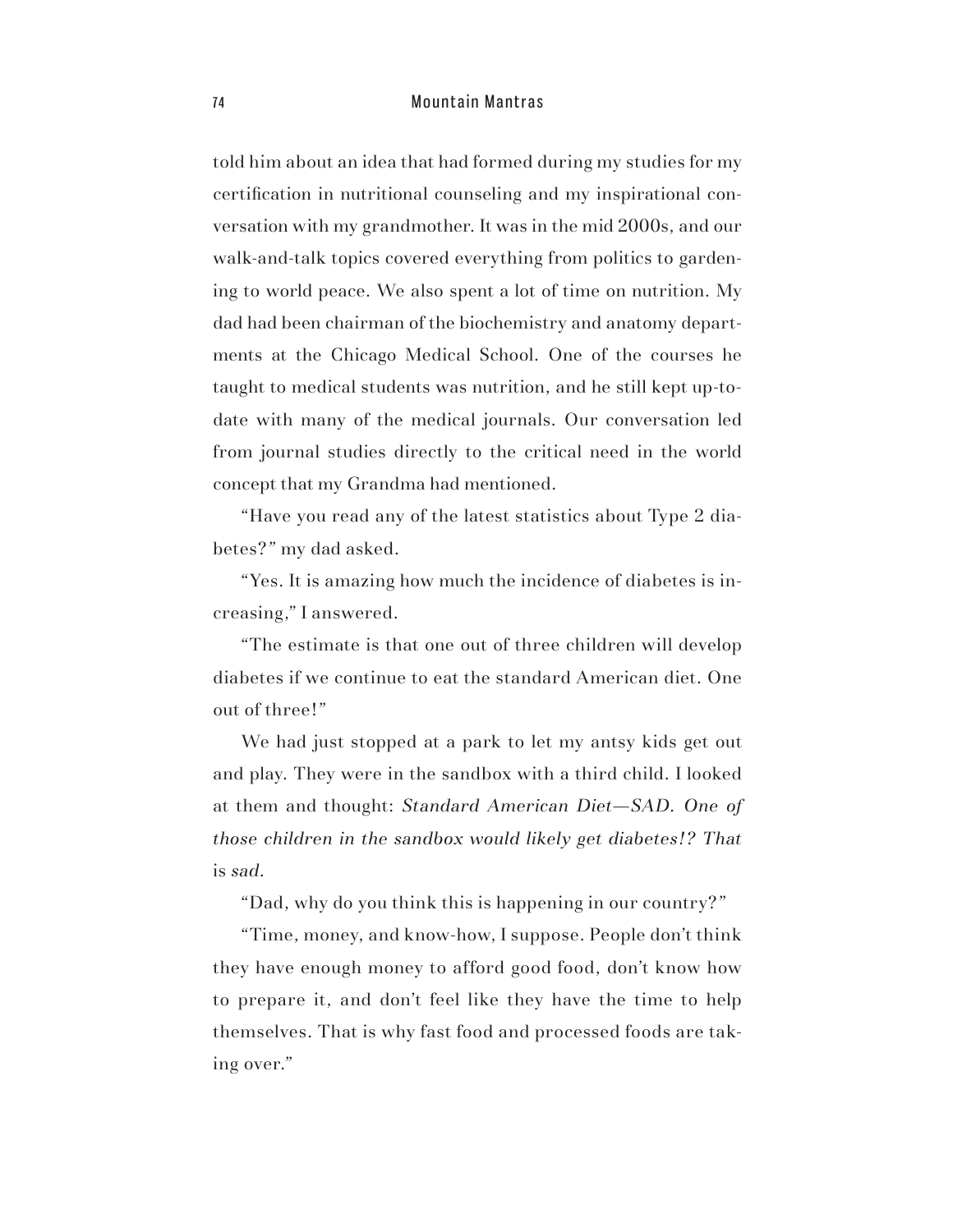"But, Dad, when I was in graduate school, I didn't have time or money. With my rice cooker and slow cooker, I lived off whole grains, lentils, beans, and fruits and veggies. I stayed healthy."

I recalled the parties I used to have on Wednesday nights in my 450 square foot apartment in Austin. I'd make rice and beans, and we'd gather around to watch *Melrose Place* on TV. I didn't want to admit to my dad how much fun I'd had in graduate school. His stories of living above the Bone Closet at Yale University and walking to work at his postdoc program uphill both ways through the driving snow were legends in our family. I also recall he never missed a single day of work, despite colds, high fevers, or shingles.

"Maybe I could put together a program that teaches people how to use those tools to start cooking healthy meals again," I suggested to my dad. "We could give them rice cookers and slow cookers to help them save time and make it easy to prepare healthy meals. We could focus first on low-income families; they are the ones that studies show are disproportionately affected by nutritional disease."

"Write it down," my dad said.

And that vision—of a program to improve the nutrition and health of families through education—was what I wrote down. Putting the idea on paper was the best advice I could have received. Once I wrote those thoughts down, the universe started to do its part by placing people and opportunities in my path. Within a month, I had met a registered dietitian and a director of a clinical studies organization with a doctorate in nutrition, who both wanted to make the idea a reality. We called it Nurture, an acronym for Nutritional Upgrading Realized Through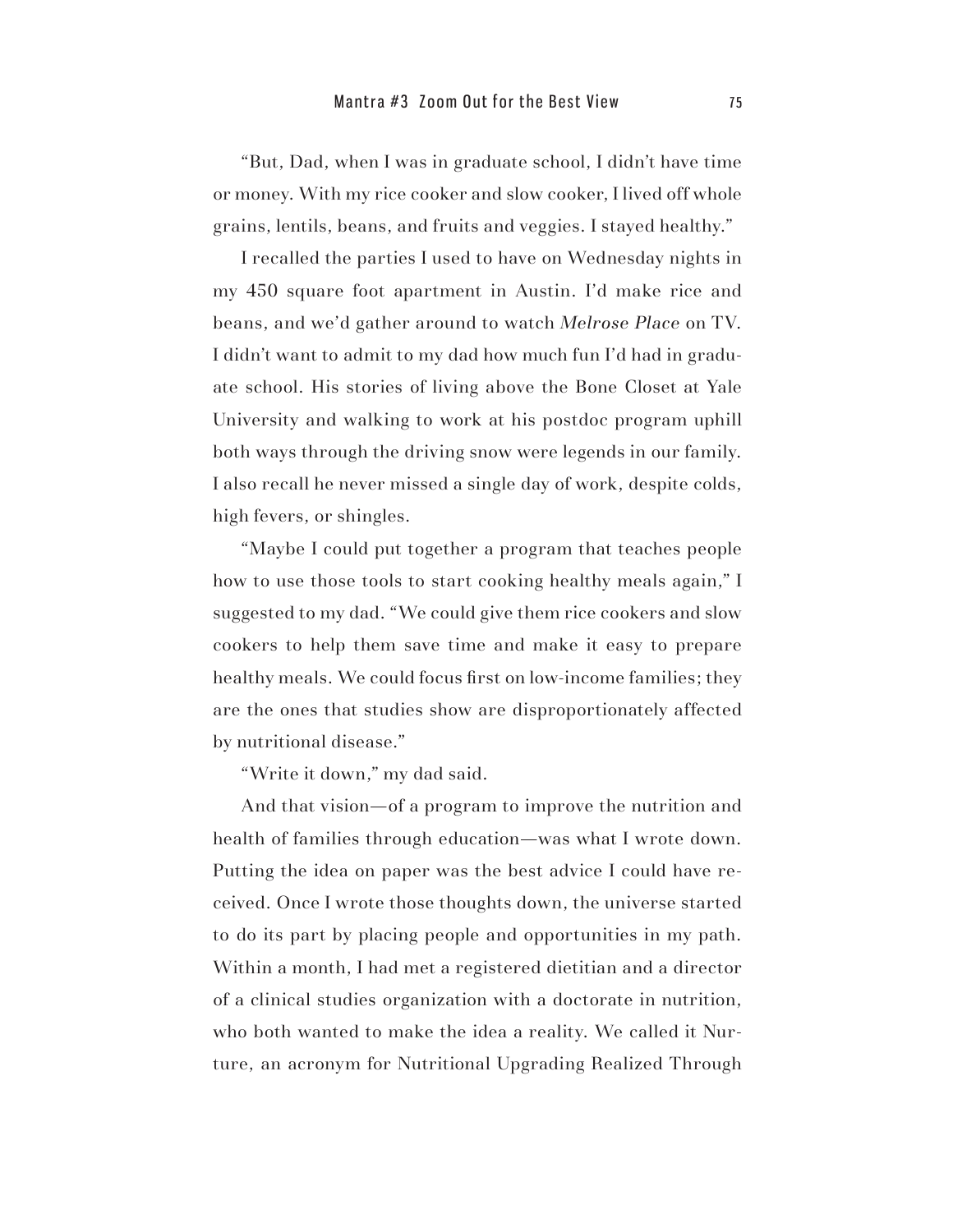Underwriting, Resources and Education. Within three months, I had a larger group of people dedicated to making it work. Within six months, I had start-up funds and our first program in place with the local food pantry. I had found my calling. My new job as the executive director of Nurture would get me out of bed with a spring in my step for the next decade.

#### MANIFEST FROM HEART AND MIND. YOUR HIGHEST CALLING YOU WILL FIND.

## What Happens without Vision and Planning

There are a few very predictable phases in life. Around your late 20s and early 30s, it is common to feel that you've gone into full *wedding mode*. Attending dozens of weddings a year seems normal. It was 1998 when this phase of life hit Jeff and me, and we needed to plan for a particular wedding in Minneapolis. The groom and dear friend of mine, John, and I met when we had commuted from our respective parents' homes in the suburbs for summer internships in between our sophomore and junior years of college. John was hilarious and smart, attending Colgate as an English major, so I always tried to use my best SAT words as we rode the train to work with *alacrity*. I didn't know much about John's fiancée, Jen, except that she was very pretty and seemed to have a great sense of humor.

I wouldn't have missed John's wedding for the world, but Jeff and I were working on tough projects with looming deadlines, so we were delayed at our offices. We finally got on the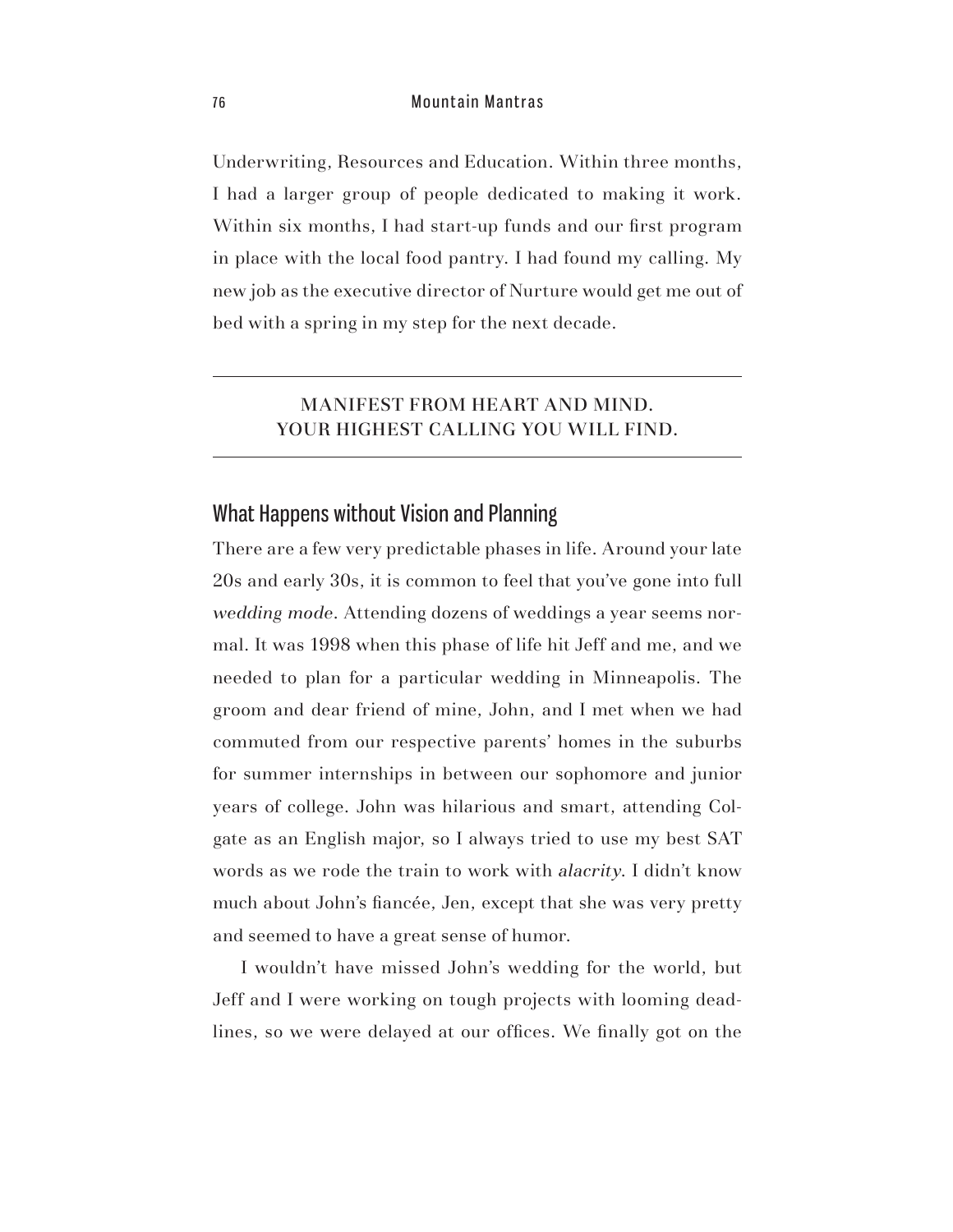road just six hours before the wedding—with a six-hour drive ahead of us.

We arrived just in time, having driven the entire way with the top of the convertible down in the blazing sun. In our haste (and youth), we had forgotten to put on sunscreen, so when I pulled off my tank top to change into my formal strapless dress, there was a very obvious white seat belt mark in the middle of my sunburn. Our hair was standing on end, and we hadn't eaten anything since morning.

"It's a wedding," Jeff assured me. "There will be tons of food." So we sat patiently through the ceremony with our tummies grumbling as we patted down our hair. When we arrived at the reception hall, we strategically waited—like tigers perched high on the savannah—outside the door where the waiters were coming out with finger foods.

"There goes a plate of food!" I yelled as Jeff went off for an interception. He came back with a puzzled look on his face.

"Mushrooms stuffed with Spam. I didn't think you'd want one."

"Weird. Here's another waiter!" And I went in for the kill.

*Spam on a stick?*

This Spam surprise happened again and again as the oddest concoctions of Spam made their way by our salivating mouths. But we just couldn't get into the idea of Spam.

At dinner, we learned that Jen was somehow related to the Spam empire. On the dinner menu? Spam. And Spam.

I ate my side of carrots (with Spam) along with my champagne toast. Wow, that stuff really goes to your head when you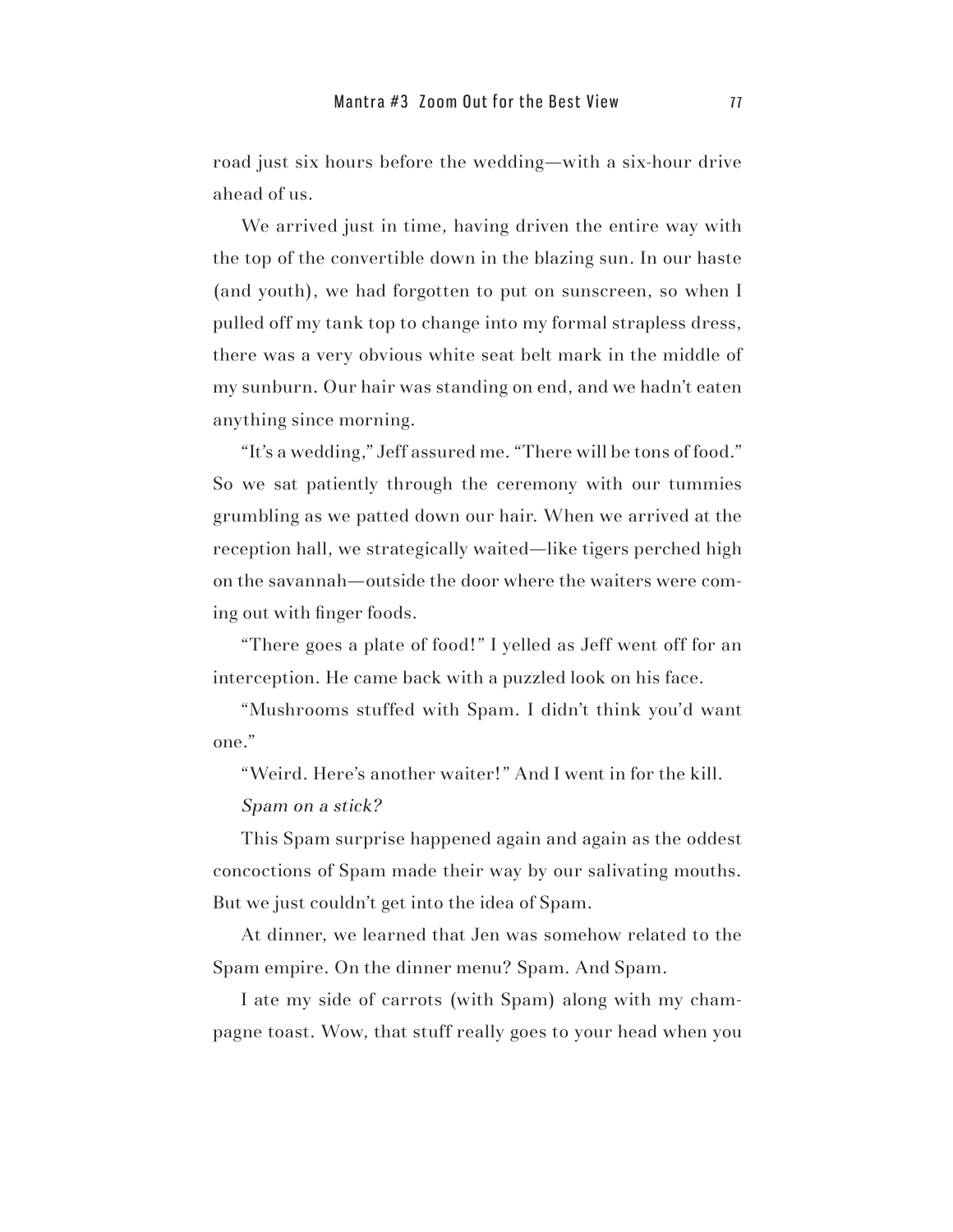don't have much in your system. The band started playing, and Jeff and I decided to ditch the Spam for the dance floor. Having had champagne and no food, we were less than coordinated. In fact, we were a mess. Jeff started telling me Spam jokes, and we both laughed uncontrollably and eventually fell into a room divider that was also a raised bed for plants. The entire thing crashed to the floor, dirt and flowers flying everywhere.

We were horrified. We ran.

We snuck out the back and went to the nearest place to get food at midnight in Minneapolis: Subway.

"Next time, we should really plan ahead," I said to Jeff, as we reflected on the evening.

# PLAN AHEAD FOR YOUR DAY. DON'T END UP SUNBURNED, STRIPED, SOILED, SPAMMED, AND STARVED AT SUBWAY.

*Mantra #3: Zoom out for the best view* is a reminder to use vision and visualization to create the life that you want. We laymen can learn much from Olympic athletes, who spend significant time cultivating vivid, multisensory visualizations to assist them as they take on superhuman feats. When we are on the mountain skiing, we are reminded that our bodies go where we look, so it is important to know not only where to look, but also *where you want to go*. As we learned from Ryan about mindfulness, creating a vision for where our efforts will take us is a critical first step when embarking on a mind and body wellness plan. Creating a vision for wellness includes making plans ahead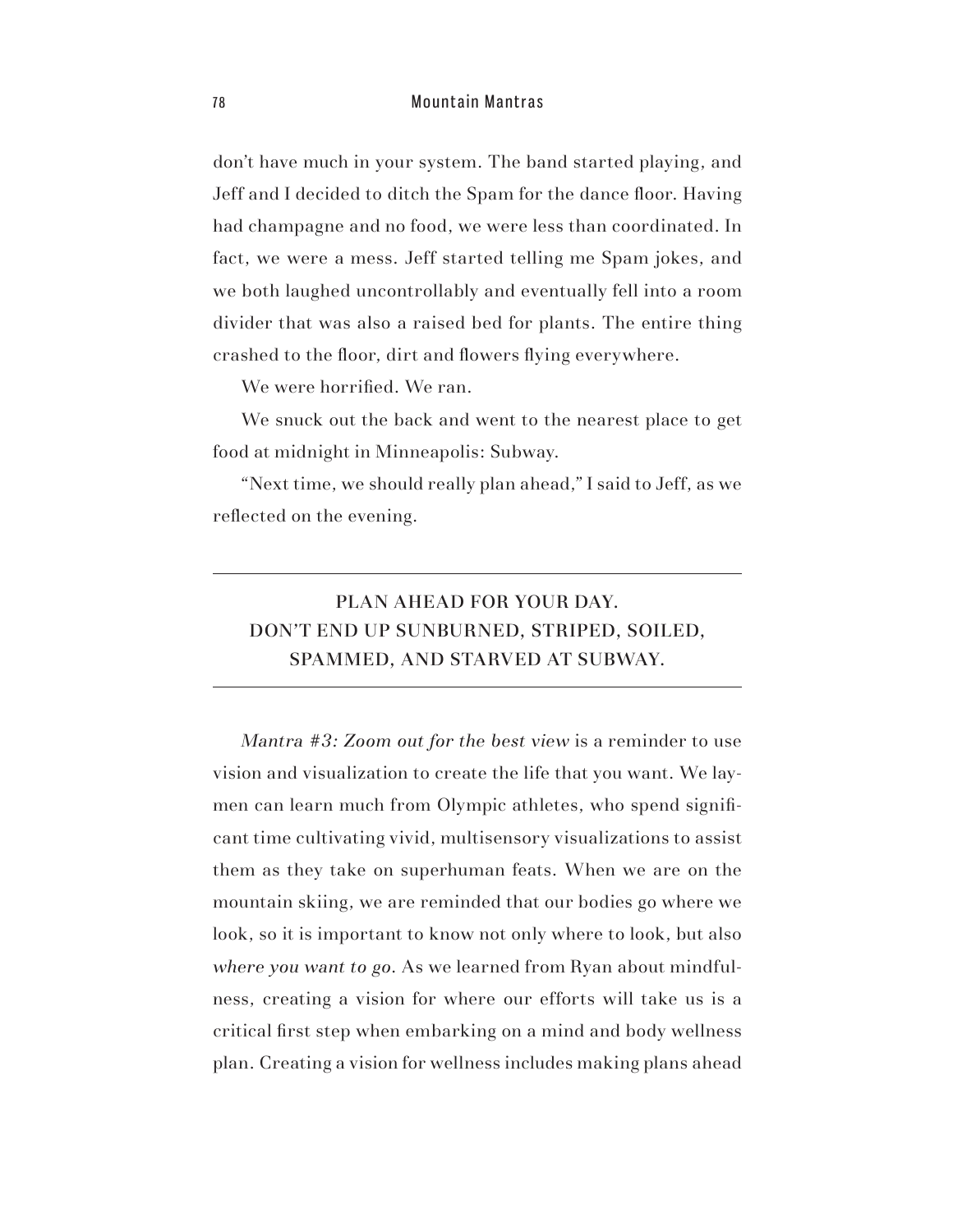for meals and not waiting until the last minute. Often, our best intentions are squandered when we are faced with a hungry family at the end of a long day and there seem to be limited options. You can use the Nurture Recipe Frameworks for lunches and dinners in the slow cooker to be prepared to satisfy your family with healthy and nutritious meals. *Zoom out for the best view* is about beginning with the end in mind to avoid pushing ahead in endless activity toward an end goal that we might not understand—or want!

# ACTIOn ITEMS FROM THIS CHAPTER

#### FOR SUCCESS IN LIFE:

- s Pick your head up and take in the world around you. Put down your phone. Enjoy the scenery.
- Begin your projects, and life in general, with the end in mind. Determine your vision and frequently revisit it: See it, feel it, taste it—know it viscerally through your mind and your heart.
- Write your vision down to give it even more clarity and power. Let the universe help you out along the way.

#### FOR SUCCESS ON THE SLOPES:

- Keep your chin up. Your body goes where you are looking.
- Rely on a steady gaze to help you balance.
- Always keep in mind why you're skiing or doing any activity. Envision aging while staying active, spending time with your spouse and family, or whatever long-term benefits you associate with the outdoors and exercise.